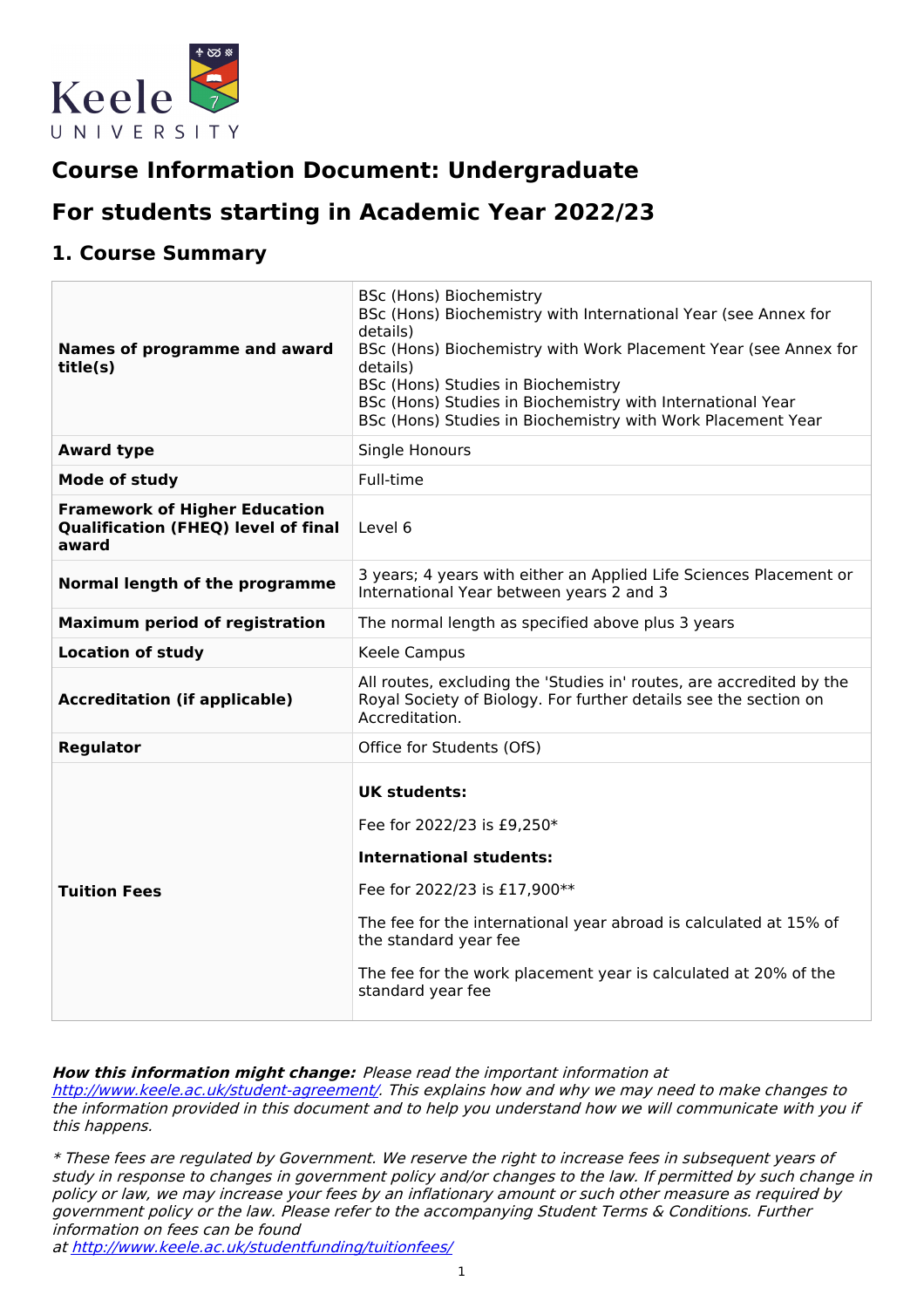\*\* We reserve the right to increase fees in subsequent years of study by an inflationary amount. Please refer to the accompanying Student Terms & Conditions for full details. Further information on fees can be found at <http://www.keele.ac.uk/studentfunding/tuitionfees/>

# **2. Overview of the Programme**

The Keele Biochemistry programme provides a broad and varied coverage of modern biochemistry, where you will investigate the most exciting areas of 21st Century life science and medical research. Studying life at the molecular level offers the opportunity to investigate the core topics in the life sciences today, from unlocking the secrets of the human genome to the individually tailored molecular therapies of the future, developing a deeper understanding of important structure-function relationships such as how knowledge of the three-dimensional structure of biological macromolecules gives us insight into diverse biochemical processes and how this can inform rational drug design. The Keele Biochemistry programme places particular emphasis on human and mammalian biochemistry, especially as it relates to health and disease. As well as developing core knowledge in the subject, supported with a comprehensive laboratory programme, you will also develop a range of key transferable and employability skills related to the critical evaluation of scientific literature, effective communication in a variety of formats and teamwork. Additional opportunities, such as the applied life sciences placement, study abroad and a range of final year optional modules give you greater flexibility to tailor the structure and content of your programme to your own interests and career goals.

Distinctive features of the course include:

- A contemporary curriculum, with a focus on biochemistry and molecular biology in health and disease, which has been designed to meet requirements for Royal Society of Biology Accreditation;
- Innovative and relevant assessments, designed to foster creativity;
- A core laboratory programme delivered in well-equipped modern laboratories and a wide range of final year research projects;
- The Undergraduate Student Research Conference, giving you the opportunity to present the outcomes of your final year research project in the context of a realistic research conference experience;
- The option to take an Applied Life Sciences Placement between level 5 and level 6;
- The option to include study abroad either as a semester abroad at level 5 or an International Year between level 5 and level 6;
- The opportunity to study a language alongside your programme.

# **3. Aims of the programme**

The broad aims of the programme are to:

- provide you with core knowledge, understanding and skills relevant to Biochemistry;
- produce skilled and motivated graduates who are suitably prepared for further study or for employment within or outside their field;
- cultivate interest in the biosciences, particularly at the cellular and molecular level, within a caring and intellectually stimulating environment;
- promote the development of a range of employability skills, for use in all areas where numeracy and an objective, scientific approach to problem-solving are valued;
- promote the development of independent research skills to enable you to undertake relevant postgraduate study.

# **4. What you will learn**

The intended learning outcomes of the programme (what students should know, understand and be able to do at the end of the programme), can be described under the following headings:

- Subject knowledge and understanding
- Subject specific skills
- Intellectual skills
- Key or transferable skills (including employability skills)

### **Subject knowledge and understanding**

Successful students will be able to demonstrate knowledge and understanding of:

- the chemistry that underlies biological process and their study, including chemical and thermodynamic principles applied to biochemical catalysis and the role of enzymes and other proteins in determining the function and fate of cells and organisms.
- the essential features of cell metabolism and its control, developing from a broad understanding of core processes related to cellular respiration and photosynthesis to the application of this in context to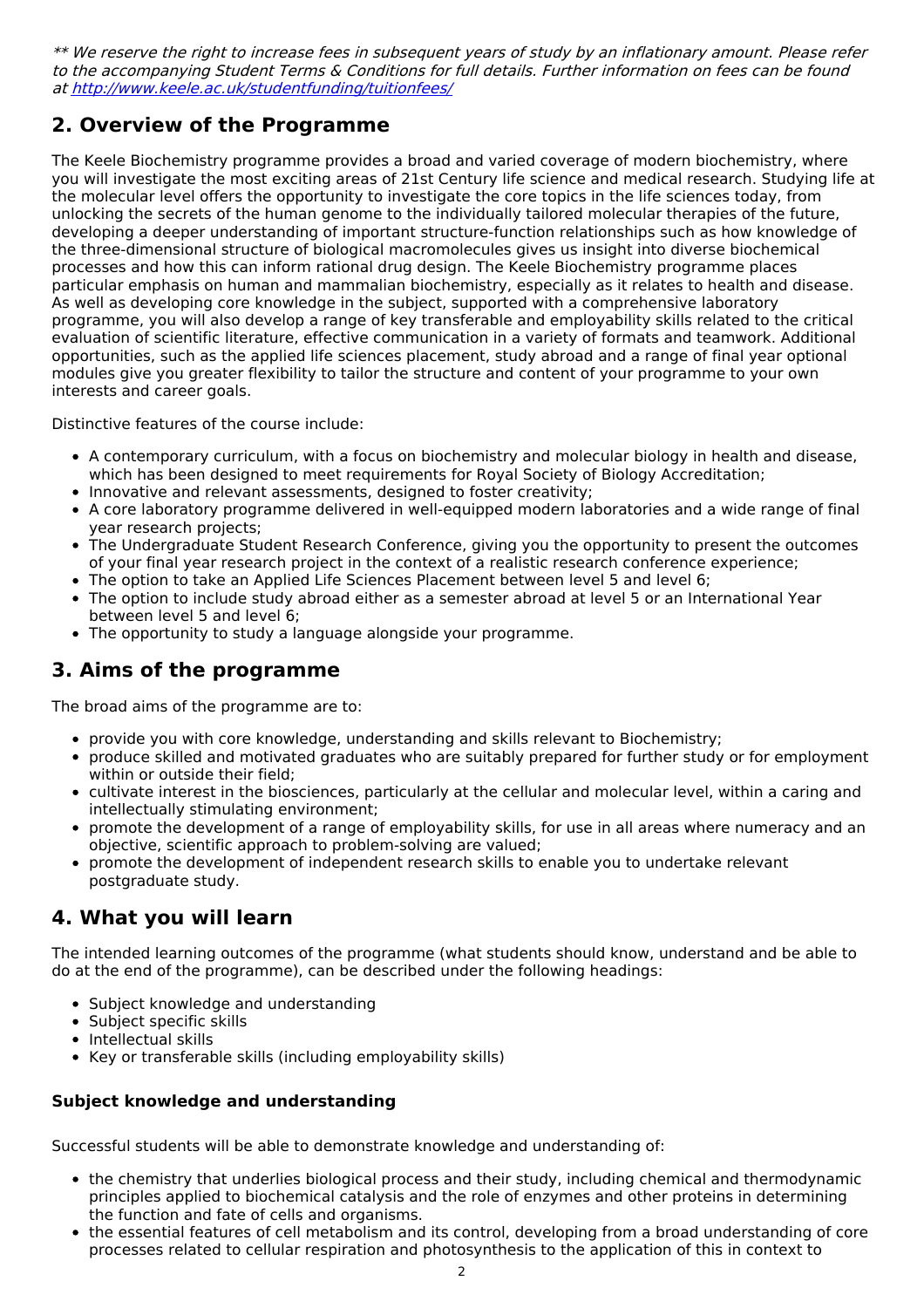acquired and inherited disease

- the principles that determine the three-dimensional structure of biological macromolecules (including nucleic acids, proteins and carbohydrates) and be able to explain detailed examples of how structure enables function, including the application of this knowledge in context to drug design
- the molecular basis of genetics and gene expression, including the structure, arrangement, expression, and regulation of genes, and relevant experimental methods for their study and/or manipulation
- the structure, function and organisation of a wide range of cell types (both prokaryotic and eukaryotic), including subcellular organelles and transport processes
- the signal transduction mechanisms of extra- and intra-cellular receptors in cell signalling pathways controlling cellular activities and how these can be investigated experimentally
- the innate and adaptive immune system, including the main cell types involved, the structural basis for pathogen recognition and key effector functions related to host defence and experimental methods for their study or manipulation
- experimental methods for the investigation of relevant areas of biochemistry and molecular biology, including the scientific method, hypothesis-driven investigation and the critical nature of evidence and scientific debate
- current developments in biochemistry and molecular biology, including areas of ethical or public concern

### **Subject specific skills**

Successful students will be able to:

- evaluate scientific literature with a full and critical understanding, while addressing such questions as content, context, aims, objectives, quality of information, and its interpretation and application
- attain competence in a range of laboratory techniques and employ a variety of methods (including computational studies related to bioinformatics and the use of small molecule and macromolecular databases) in investigating, acquiring, recording and analysing information relevant to biochemistry and molecular biology
- design, conduct, analyse, report and evaluate biochemical experiments, acknowledging an awareness of the validity, accuracy, calibration, precision and reproducibility of results
- work safely and responsibly in the laboratory with awareness of standard procedures such as risk assessment, COSHH, relevant health and safety regulations
- recognise philosophical and ethical issues relevant to the subject, including those relating to animal welfare and procedures for obtaining informed consent
- apply scientific method, planning an analytical skills to carry out a research project
- apply biochemical understanding to familiar and unfamiliar problems

### **Intellectual skills**

Successful students will be able to:

- assess the merits of contrasting theories, paradigms, concepts or principles and develop reasoned arguments
- identify, analyse and solve problems by a variety of methods, either individually and/or cooperatively
- make critical interpretations, evaluations and judgements of data
- obtain, analyse and summarise several lines of subject-specific evidence to formulate and test hypotheses, with critical interpretation of quantitative and qualitative research findings
- take responsibility for their own learning and reflect upon that learning
- construct grammatically correct documents in an appropriate academic style using and referencing relevant ideas and evidence
- understand the importance of academic and research integrity

### **Key Employability skills**

Successful students will be able to:

- develop an adaptable, flexible, sustainable and effective approach to learning and study, including time management, creativity and intellectual integrity
- acquire, analyse, synthesise, summarise and present information and ideas from a wide range of sources: textual, numerical, verbal, graphical
- prepare, process, interpret and present data, using appropriate qualitative and quantitative techniques, statistical programmes, spreadsheets and programs for presenting data visually
- use the internet and other electronic sources effectively and critically as a means of communication and a source of information
- cite and reference work in an appropriate manner, ensuring academic integrity and the avoidance of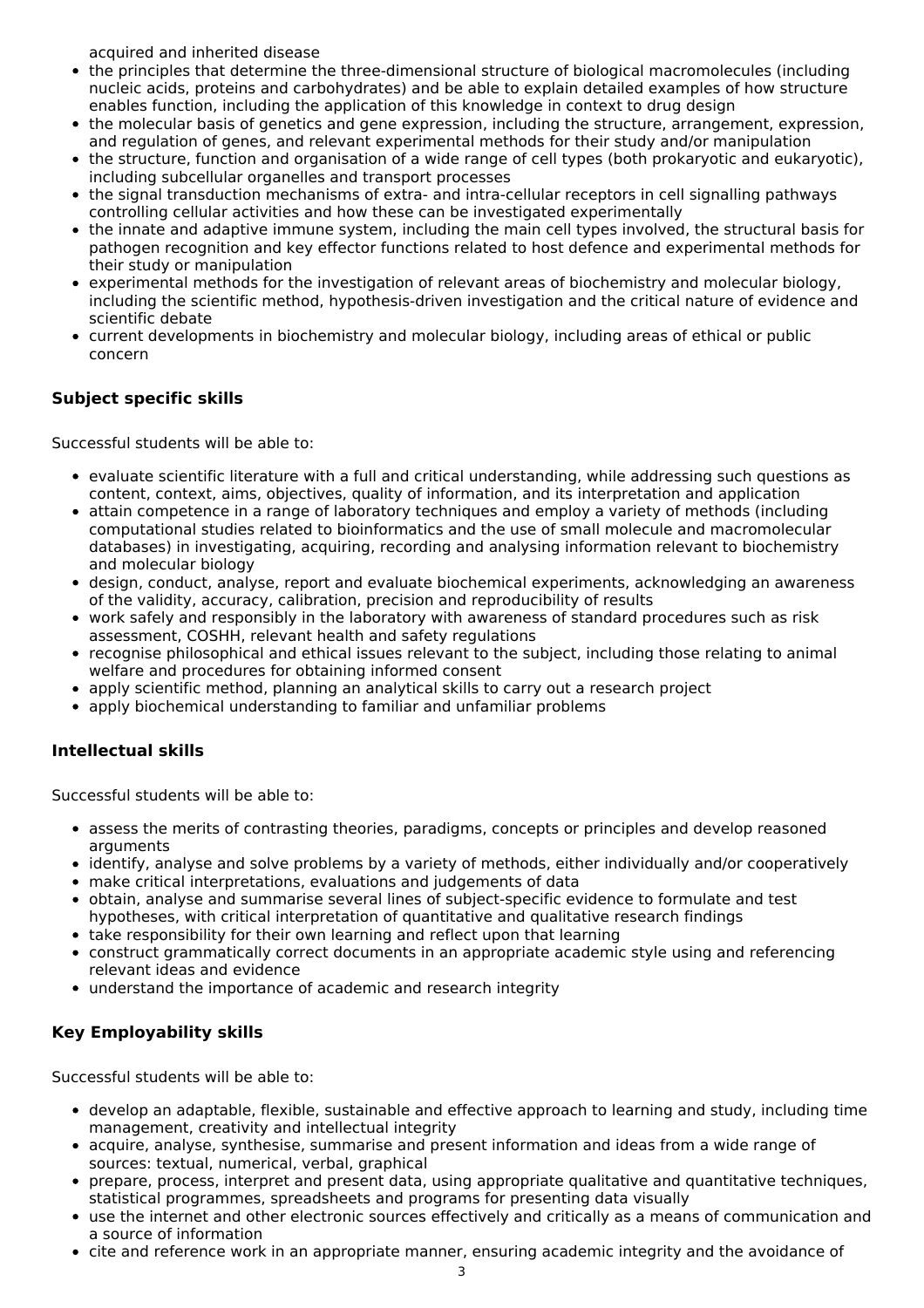plagiarism whether intentional or not

- communicate effectively to a variety of audiences by written, spoken and graphical means using appropriate techniques and scientific language
- develop skills necessary for self-managed and lifelong learning, including working independently, organisational, enterprise and knowledge transfer skills
- work with others to identify and achieve collaborative goals and responsibilities and perform in a respectful manner that is accepting of the viewpoints and opinions of others
- motivate themselves and sustain that motivation over an extended period of time
- identify and work towards targets for personal, academic and career development

We are committed to developing not only your intellectual, but also personal and professional skills. Alongside our innovative programme, Keele University offers a wide range of enriching activities that offer added value and aim to maximise your potential.

Further information can be found at: <http://www.keele.ac.uk/journey/>

## **5. How is the programme taught?**

Diversity, flexibility and inclusivity is at the heart of our Education Strategy. Your Student Voice helps us to shape what we do and we include students, local employers and professional bodies in our decision-making process.

The delivery of our programme will include the following types of activities:

- **Online lectures**. Traditional 'lectures' are often delivered online using short videos, directed reading, key learning outcomes and Forms that you can use to ask questions anonymously. This approach will give you far more flexibility to study where, when and how you choose.
- **Campus-based tutorials and workshops.** Often designed to support online lectures. Tutorials and workshops help promote social learning, develop a sense of community and give you an opportunity to deepen your understanding of core issues, ask questions, reflect on your own learning, and discuss content with other students and your tutors. Other workshops will also support data analysis and report writing, including IT literacy, as well as supporting you in develop skills in computational and bioinformatic analysis.
- **Laboratory practicals.** A comprehensive laboratory programme covering a diverse range of modern biochemical and molecular techniques designed to train you in the skills needed for a career in biochemistry. The programme will also develop skills in experimental design through enquiry-based learning and will ensure you develop both independent and team-based skills.
- **Case-based learning (CBL) tutorials.** Students are expected to play a full part and, often, to lead these discussions. In particular, case-based learning (CBL) is a student-centred style, based on case studies that help you contextualise content taught across others modules, and is incorporated into two core modules. These sessions will also develop skills such as leadership, communication and evidencebased problem solving.
- **Live, online tutorials, workshops and drop-in sessions** . Often used to host plenary sessions. These plenary sessions are optional, added value and may cover topics common to all students such as: note taking and meet your alumni at Level 4; IT and data analysis at Level 5 and writing retreats and careers at Level 6.
- **Independent study.** Based on directed reading from text books, research papers and research reviews to support your learning of the core material and deepen your understanding of the subject.
- **Life Sciences Double Experimental Project** (with research skills assessment) gives you the opportunity to undertake a piece of independent experimental research supervised and supported by a member of staff.

Apart from these formal activities, students are also provided with regular opportunities to talk through particular areas of difficulty, and any special learning needs they may have, with their Personal Tutors or by contacting module lecturers on a one-to-one basis.

# **6. Teaching Staff**

University life is not just about the content of your degree. It is also an opportunity to network, to speak to people working in fields that excite you. Here in Life Sciences, you will meet a diverse range of staff that you can see by using the following link: <https://www.keele.ac.uk/lifesci/people/>.

We also invite speakers from the School of Pharmacy, School of Medicine and the University Hospitals of North Midlands to enrich your learning.

Our staff include world-leading researchers, clinical practitioners and experts in learning and teaching. As part of their training, all staff complete post-graduate courses on learning and teaching. Some take this to Masters level and beyond, choosing to specialise in pedagogic research to ensure that our programmes are taught to the very highest standards. Members of the School of Life Sciences hold recognised or accredited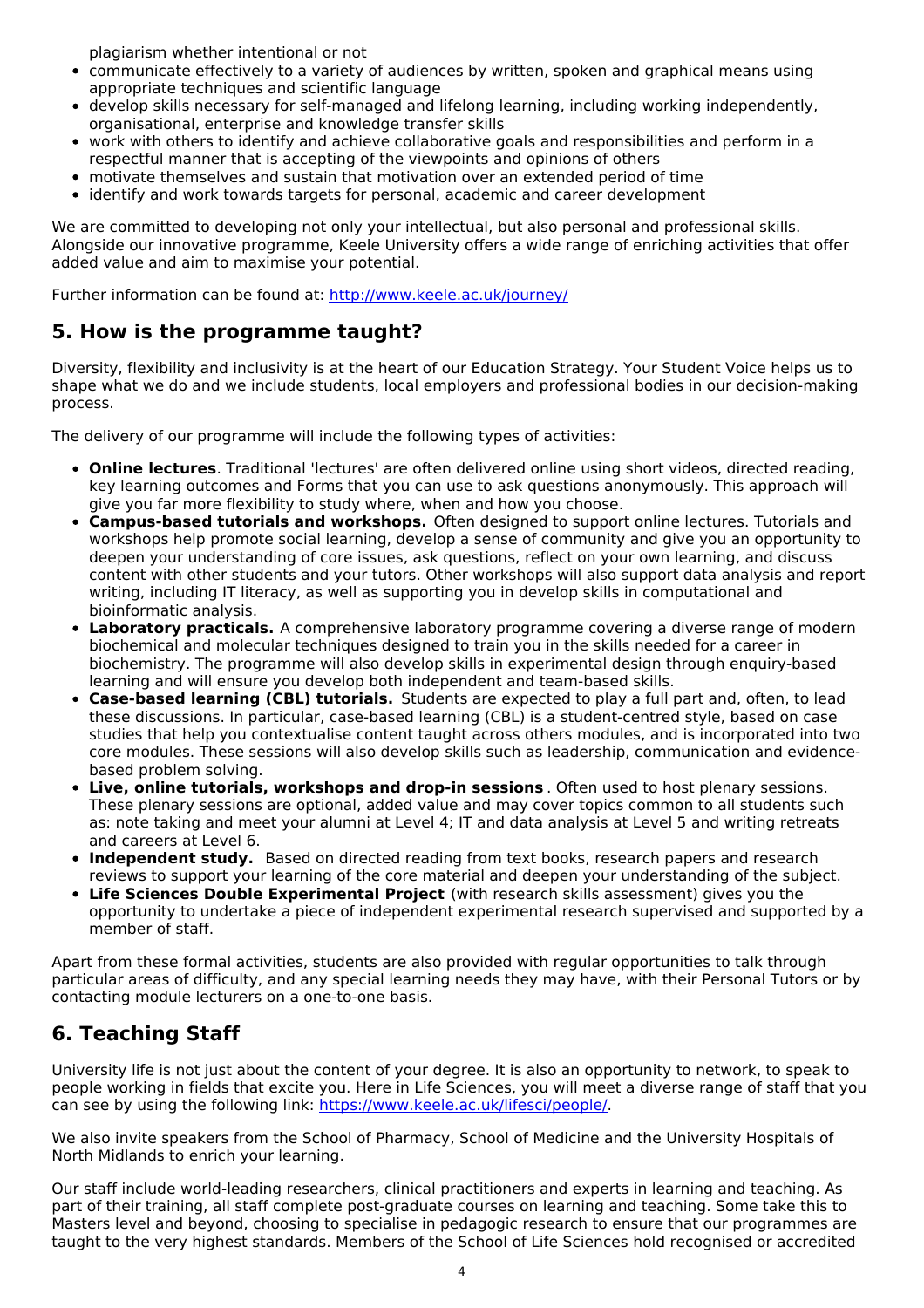teaching qualifications and the majority are Fellows or Associates of the Higher Education Academy (HEA), whilst a number are Senior Fellows of the HEA. Several Life Sciences' staff members have been awarded Keele's prestigious Excellence in Teaching and Learning awards and several were awarded a KeeleSU Education Award for personal tutoring.

The University will attempt to minimise changes to our core teaching teams, however, delivery of the programme depends on having a sufficient number of staff with the relevant expertise to ensure that the programme is taught to the appropriate academic standard.

Staff turnover, for example where key members of staff leave, fall ill or go on research leave, may result in changes to the programme's content. The University will endeavour to ensure that any impact on students is limited if such changes occur

# **7. What is the structure of the Programme?**

The academic year is divided into two taught semesters. Each semester will generally have twelve weeks of teaching followed by three weeks of final assessments. Details of each semester can be found using the following link: <https://www.keele.ac.uk/students/academiclife/keydates/>. Our programme is organised into discrete modules. Each module is assessed independently and awarded a set number of credits (usually 15 or 30). A 15-credit module equates to 150 hours of student work. Some modules are compulsory and you are required to complete them. Others are optional, giving you some choice in what you want to study.

At Level 4, students take 105 credits of compulsory modules. The remaining 15 credits may either be used to take a Global Challenge Pathway, a language module or the optional module listed below.

| Year    | <b>Compulsory</b> | <b>Optional</b> |     | <b>Electives</b> |     |
|---------|-------------------|-----------------|-----|------------------|-----|
|         |                   | Min             | Max | Min              | Max |
| Level 4 | 105               | 0               | 15  | Ω                | 15  |
| Level 5 | 105               | 0               | 15  | 0                | 15  |
| Level 6 | 45                | 75              | 75  | Ω                | 0   |

### **Module Lists**

#### **Level 4**

| <b>Compulsory modules</b>           | <b>Module Code</b> | <b>Credits</b> | <b>Period</b> |
|-------------------------------------|--------------------|----------------|---------------|
| Chemistry for Bioscience            | LSC-10056          | 15             | Semester 1    |
| Biochemistry                        | LSC-10064          | 30             | Semester 1    |
| Professional Skills for Biochemists | LSC-10068          | 30             | Semester 1-2  |
| Core Practical Skills               | LSC-10087          | 0              | Semester 1-2  |
| Molecular Cell Biology              | LSC-10066          | 30             | Semester 2    |

| <b>Optional modules</b> | Module Code | <b>Credits</b> | <b>Period</b> |
|-------------------------|-------------|----------------|---------------|
| Science & Society       | NAT-10001   | 15             | Semester 1-2  |

#### **Level 4 Module Rules**

LSC-10087 is a compulsory, zero-credit module. All lab-work across this Level of study will be coordinated through this module and assessed within other credit-bearing modules across the year where appropriate. This module also provides helpful academic support and development material that provide added value to enhance your overall student experience. Students who fail this module will transfer to *Studies in* Biochemistry. This is not accredited by the RSB.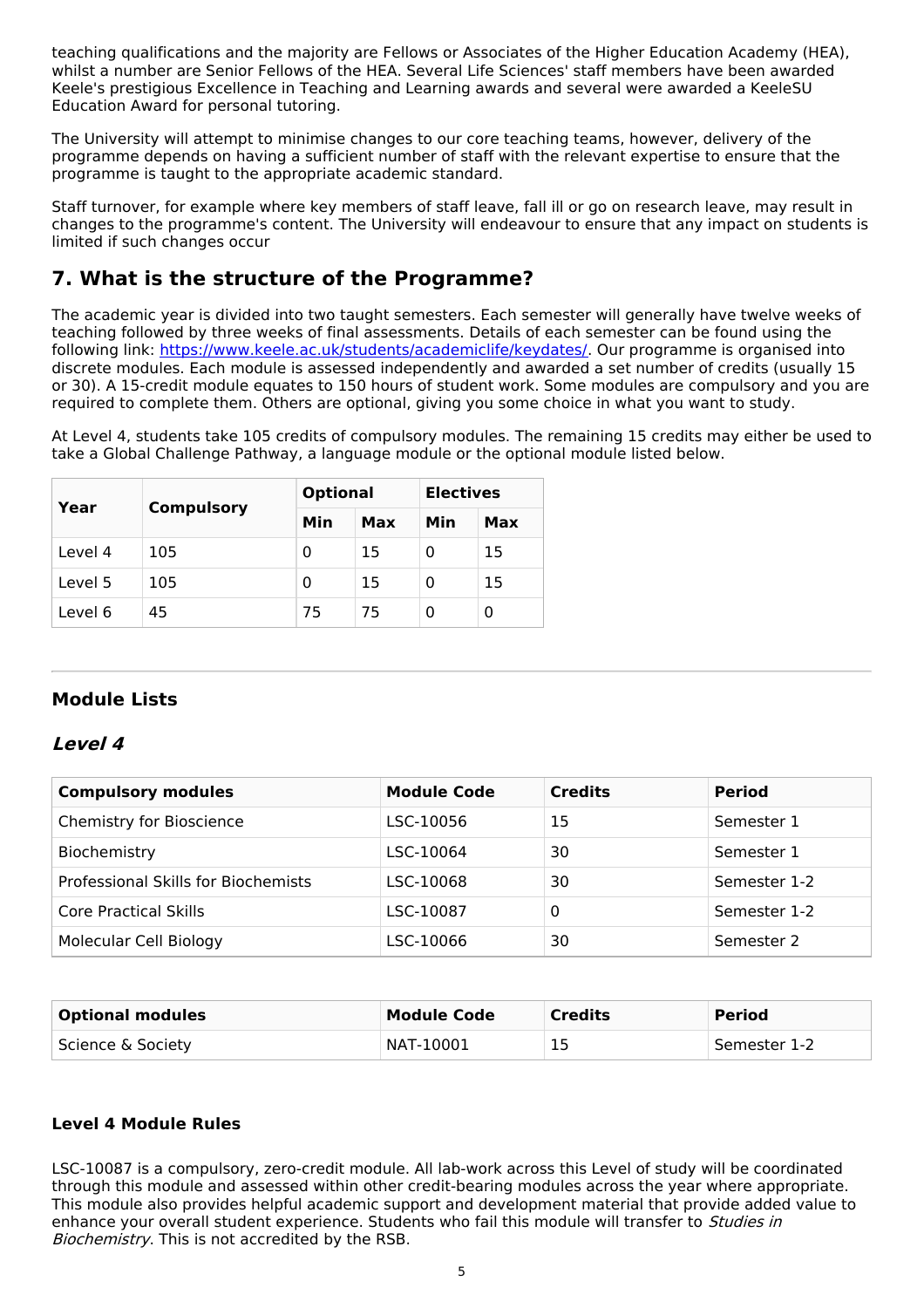### **Additional optional modules: Languages and English for Academic Purposes**

Students on this programme will also be able to study language modules offered by the Language Centre, either as part of a Global Challenge Pathway or as optional modules, and may be able to achieve an enhanced degree title with the designation 'With (advanced) Competency in [language]', depending on the level of language attainment they achieve at Keele. For full details of how language modules can be accommodated within your programme of study, click <https://www.keele.ac.uk/study/languagecentre/modernlanguages/enhanceddegreetitles/>

Students who are required to take an English for Academic Purposes (EAP) module as a result of their language competency test result will be required to pick this as their first option choice. NB: students can take an EAP module only with the approval of the English Language Programme Director and are not able to take any other Language module in the same academic year.

#### **Global Challenge Pathways (GCPs) - Level 4 (year 1) students only**

Students at Level 4 in 2022/23 have the option of taking a Global Challenge Pathway, which includes one 15 credit module in each year of the degree. Global Challenge Pathways offer students the chance to fulfil an exciting, engaging route of interdisciplinary study. Choosing a pathway, students will be presented with a global issue or 'challenge' which directly relates to societal issues, needs and debates. They will be invited to take part in academic and external facing projects which address these issues, within an interdisciplinary community of students and staff. Students completing a Global Challenge Pathway will receive recognition on their degree certificate.

| <b>Digital</b><br><b>Futures</b>                    | The Digital Futures pathway offers you the opportunity to become an active contributor to<br>current debates, cutting-edge research, and projects with external partners, addressing<br>both the exciting potential and the challenges of disruptive digital transformation across<br>all spheres of life.<br>Part of a diverse and interdisciplinary pathway community, you will engage in exciting,<br>impactful collaborative project work in innovative formats. Engaged in real-world<br>scenarios, you will use digital technology and creativity to promote inclusive, empowering,<br>and sustainable change at local and global levels.<br>Module: A digital life: challenges and opportunities (GCP-10005)                                                               |
|-----------------------------------------------------|-----------------------------------------------------------------------------------------------------------------------------------------------------------------------------------------------------------------------------------------------------------------------------------------------------------------------------------------------------------------------------------------------------------------------------------------------------------------------------------------------------------------------------------------------------------------------------------------------------------------------------------------------------------------------------------------------------------------------------------------------------------------------------------|
| <b>Climate</b><br>Change &<br><b>Sustainability</b> | Through the Climate Change & Sustainability pathway you will develop the skills,<br>understanding and drive to become agents of change to tackle climate change and wider<br>sustainability challenges.<br>You will work with international partners to explore climate change and sustainability in<br>different international contexts; lead your own projects to drive real change in your<br>communities; and be part of educating others to help achieve a more sustainable future.<br>Module: Climate Change & Sustainable Futures: Global Perspectives (GCP-<br>10009)                                                                                                                                                                                                     |
| <b>Social Justice</b>                               | Students on this pathway will embark on a reflective journey drawing upon decolonising,<br>feminist, and ethical perspectives on social justice, forging transformative outputs as<br>agents of change.<br>You will enter a dialogue with local, national, and international partners from Universities,<br>NGOs, International Human Rights Committees. You will engage with key societal<br>challenges, for example Covid 19 as a social crisis with impact on gender and racial<br>identities. The pathway will allow you to monitor and critically evaluate policies and<br>human rights treaties, and produce and disseminate digitally fluent, international and<br>sustainable project findings.<br>Module: Reflections on Social Injustices, Past and Present (GCP-10003) |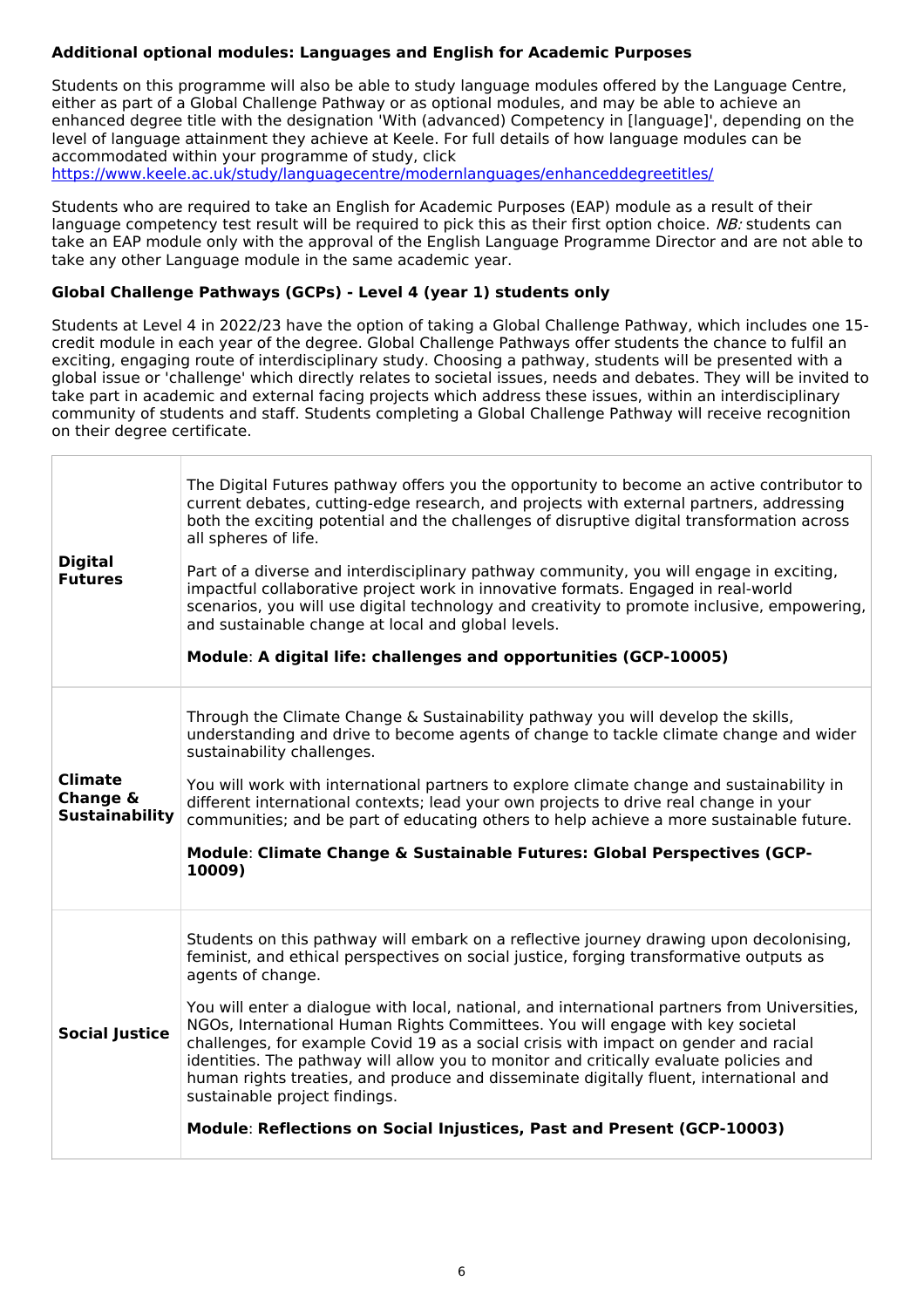| <b>Enterprise &amp;</b><br>the Future of<br><b>Work</b> | If we are to achieve the promise of Sustainable Development Goals, solve the climate<br>crisis and take advantage of the changes that the digital revolution provide, we need to<br>understand the power of enterprise and prepare for future contexts of work, creativity and<br>disruption.<br>Supporting you to be part of future-facing solutions, this pathway will give you the ability<br>to make judgements on the utilisation of resources, labour and capital. It will support you<br>in developing creative, original thinking, allowing you to collaborate on projects that<br>persuade and effect change, setting you up to thrive in future environments of work and<br>innovation.<br>Module: Enterprise and the Future of Work 1 (GCP-10007)                                                                                                                                                                                                                                                                                                                                                   |
|---------------------------------------------------------|----------------------------------------------------------------------------------------------------------------------------------------------------------------------------------------------------------------------------------------------------------------------------------------------------------------------------------------------------------------------------------------------------------------------------------------------------------------------------------------------------------------------------------------------------------------------------------------------------------------------------------------------------------------------------------------------------------------------------------------------------------------------------------------------------------------------------------------------------------------------------------------------------------------------------------------------------------------------------------------------------------------------------------------------------------------------------------------------------------------|
| <b>Global Health</b><br><b>Challenges</b>               | By taking the global health challenge pathway you will develop solutions to improve the<br>health and quality of life for particular people and communities, engaging with these<br>groups to co-design interventions.<br>This pathway will provide you with skills that go beyond a focus on health and will allow<br>you to develop your ability to work in a team and lead change in society. The knowledge,<br>skills and work experience will complement your core degree and enhance your career<br>opportunities and graduate aspirations.<br>Module: Key concepts and challenges in global health (GCP-10001)                                                                                                                                                                                                                                                                                                                                                                                                                                                                                          |
| Languages &<br><b>Intercultural</b><br><b>Awareness</b> | By choosing modules from this pathway, will develop a practical knowledge of a specific<br>language, allowing you to graduate with an enhanced degree title, or develop skills to<br>teach English as a Foreign Language. You will meet and communicate with speakers<br>different linguistic and cultural communities, ranging from students at partner universities<br>in Japan and China, to refugees in Hanley, and develop an understanding of how<br>languages and cultures interact.<br>This pathway explores the power of language as a force both for breaking down and<br>building cultural and political barriers - words can be weapons as well as bridges. You will<br>examine how language is used, examine linguistic choices and how these impact on<br>intercultural understanding. Throughout the pathway we also examine the practice of<br>communication across cultural contexts, exploring cultural differences such as the<br>language of ethnicity and gender.<br>Modules: you will be able to select from either a Modern Language of your<br>choice OR Certificate in TESOL Level 1. |

# **Level 5**

At Level 5 you have the option of taking a school-run optional module, or selecting from an elective.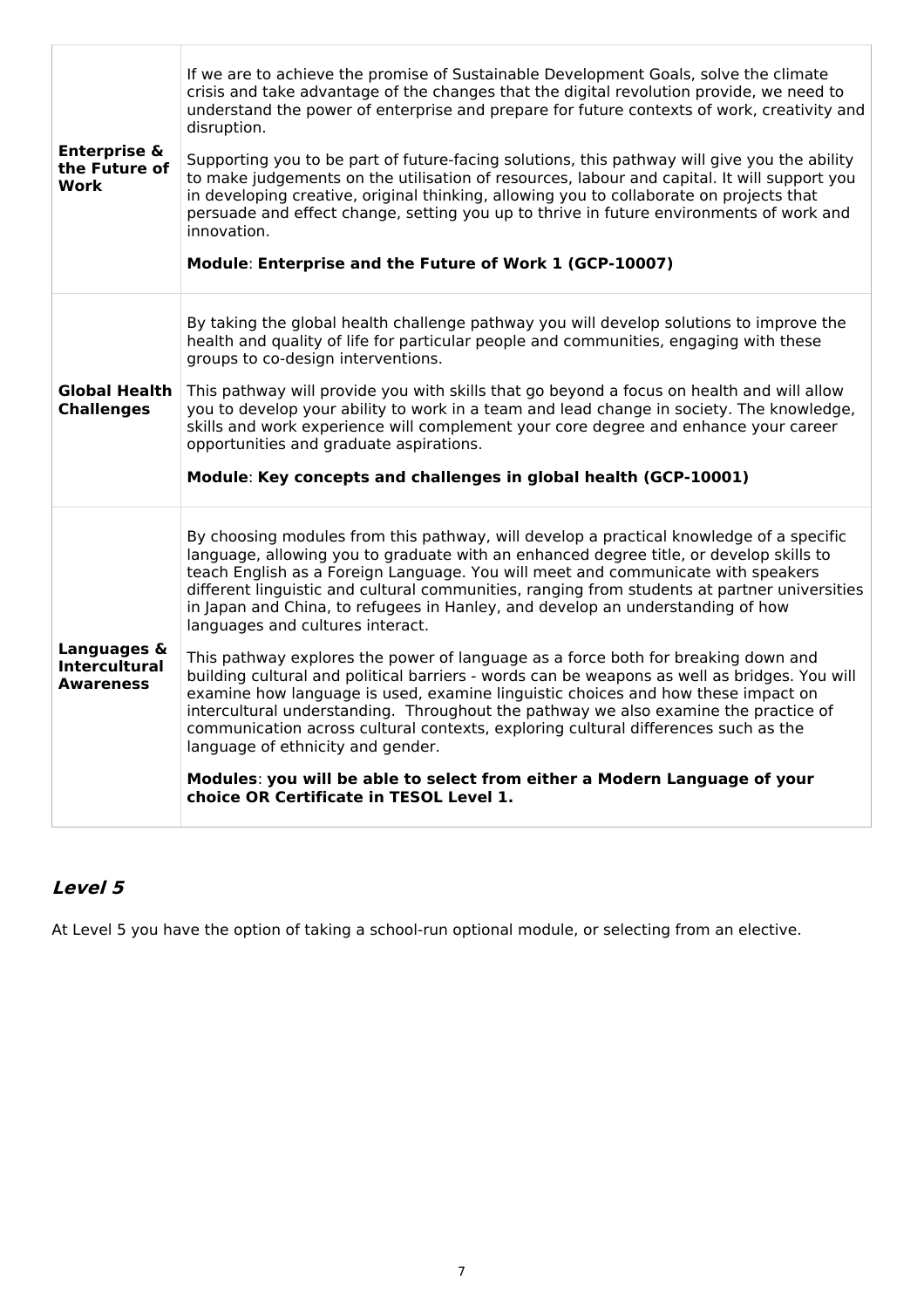| <b>Compulsory modules</b>                        | <b>Module Code</b> | <b>Credits</b> | <b>Period</b> |
|--------------------------------------------------|--------------------|----------------|---------------|
| Gene and Protein Engineering                     | LSC-20003          | 15             | Semester 1    |
| Molecular, Cellular and Structural<br>Immunology | LSC-20015          | 15             | Semester 1    |
| Microbes, Viruses and Parasites                  | LSC-20073          | 15             | Semester 1    |
| <b>Practical Skills in Bioscience</b>            | LSC-20107          | $\mathbf 0$    | Semester 1-2  |
| Metabolism in Health and Disease                 | LSC-20016          | 15             | Semester 2    |
| Research and Analytical Skills                   | LSC-20056          | 15             | Semester 2    |
| Cell Signalling                                  | LSC-20085          | 15             | Semester 2    |
| Drug design                                      | LSC-20087          | 15             | Semester 2    |

| <b>Optional modules</b> | <b>Module Code</b> | <b>Credits</b> | <b>Period</b> |
|-------------------------|--------------------|----------------|---------------|
| Human Genetics          | LSC-20050          | 15             | Semester 1    |

LSC-20107 is a compulsory, zero-credit module. All lab-work across this Level of study will be coordinated through this module and assessed within other credit-bearing modules across the year where appropriate. This module also provides helpful academic support and development material that provide added value to enhance your overall student experience. Students who fail this module will transfer to Studies in Biochemistry. This is not accredited by the RSB.

### **Level 6**

At Level 6 a range of optional modules are offered allowing to specialise in those areas of the programme that interest you the most.

Optional module selection (Level 6): Students MUST select either LSC-30038 or LSC-30045 (30-credits). The remaining 45 credits of options should then be selected from the other optional modules available.

| <b>Compulsory modules</b>                          | <b>Module Code</b> | <b>Credits</b> | <b>Period</b> |
|----------------------------------------------------|--------------------|----------------|---------------|
| Case Studies in Biotechnology                      | LSC-30051          | 15             | Semester 1    |
| <b>Bioinformatics and Science</b><br>Communication | LSC-30057          | 15             | Semester 1-2  |
| Medical Glycobiology (Level 6)                     | LSC-30065          | 15             | Semester 2    |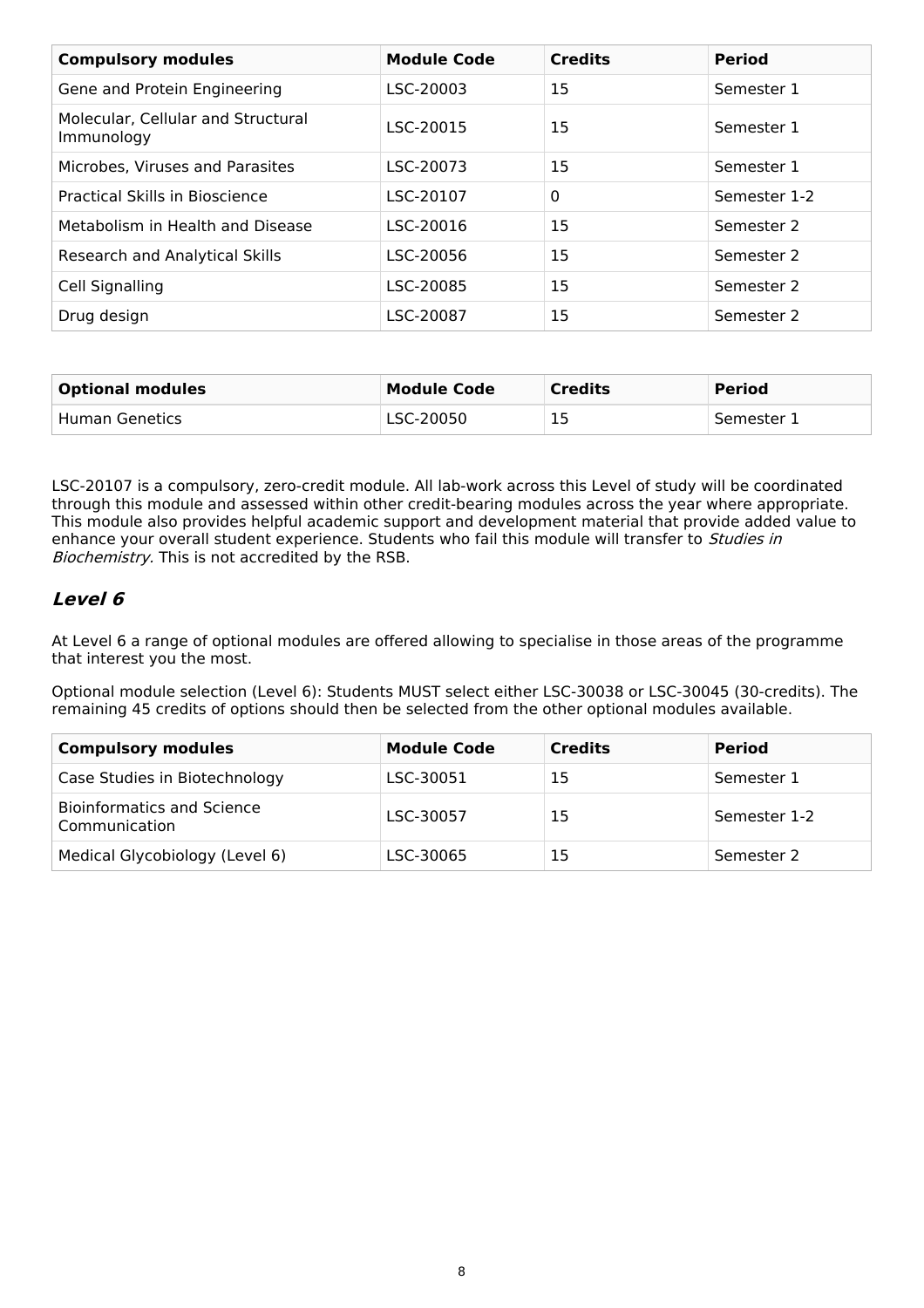| <b>Optional modules</b>                                                        | <b>Module Code</b> | <b>Credits</b> | <b>Period</b> |
|--------------------------------------------------------------------------------|--------------------|----------------|---------------|
| Structural Biology & Macromolecular<br><b>Function</b>                         | LSC-30016          | 15             | Semester 1    |
| Advances in Medicine                                                           | LSC-30028          | 15             | Semester 1    |
| Human Parasitology                                                             | LSC-30036          | 15             | Semester 1    |
| Double Applied Life Sciences Placement -<br>ISP                                | LSC-30038          | 30             | Semester 1    |
| <b>Tropical Biology Field Course</b>                                           | LSC-30066          | 15             | Semester 1    |
| Biology of Disease - ISP                                                       | LSC-30015          | 15             | Semester 1-2  |
| Life Sciences Double Experimental Project<br>(with research skills assessment) | LSC-30045          | 30             | Semester 1-2  |
| Cancer Biology                                                                 | LSC-30061          | 15             | Semester 2    |

### **Level 6 Module Rules**

Students MUST take 30 credits of ISP (Independent Study Project) either LSC-30038 or LSC-30045.

### **8. Final and intermediate awards**

Credits required for each level of academic award are as follows:

| <b>Honours</b><br><b>Degree</b>                     | 360<br>credits | You will require at least 120 credits at levels 4, 5 and 6<br>You must accumulate at least 270 credits in your main subject (out of 360 credits<br>overall), with at least 90 credits in each of the three years of study*, to graduate with<br>a named single honours degree in this subject.<br>*An exemption applies for students transferring from a Combined Honours<br>programme - see point 3.4 here: https://www.keele.ac.uk/regulations/regulationc3/<br>N.B. The award will be 'Studies in Biochemistry' if a pass standard is not achieved in<br>the Level 4 Core Practical Skills, Level 5 Practical Skills in Bioscience or in your Level<br>6 Double Experimental Project module or Double Applied Life Sciences Placement<br>module (see the section on Regulations). A 'Studies in Biochemistry' degree is not<br>accredited by the Royal Society of Biology. |
|-----------------------------------------------------|----------------|-------------------------------------------------------------------------------------------------------------------------------------------------------------------------------------------------------------------------------------------------------------------------------------------------------------------------------------------------------------------------------------------------------------------------------------------------------------------------------------------------------------------------------------------------------------------------------------------------------------------------------------------------------------------------------------------------------------------------------------------------------------------------------------------------------------------------------------------------------------------------------|
| <b>Diploma</b><br>in Higher<br><b>Education</b>     | 240<br>credits | You will require at least 120 credits at level 4 or higher and at least 120 credits at<br>level 5 or higher                                                                                                                                                                                                                                                                                                                                                                                                                                                                                                                                                                                                                                                                                                                                                                   |
| <b>Certificate</b><br>in Higher<br><b>Education</b> | 120<br>credits | You will require at least 120 credits at level 4 or higher                                                                                                                                                                                                                                                                                                                                                                                                                                                                                                                                                                                                                                                                                                                                                                                                                    |

**International Year option:** in addition to the above students must pass all the modules covering the international year in order to add 'with international year' to the degree title. Students who fail to complete the international year will revert to the standard degree title.

**Work Placement Year option:** in addition to the above students must pass a non-credit bearing module covering the work placement year in order to graduate with a named degree including the 'with Work Placement Year' wording. Students who do not complete, or fail the work placement year, will revert to the three-year version of the programme.

### **9. How is the Programme Assessed?**

Our assessment strategy is designed to be authentic and diverse so that you can develop key skills that meet academic, professional body and employer expectations. Module managers will provide appropriate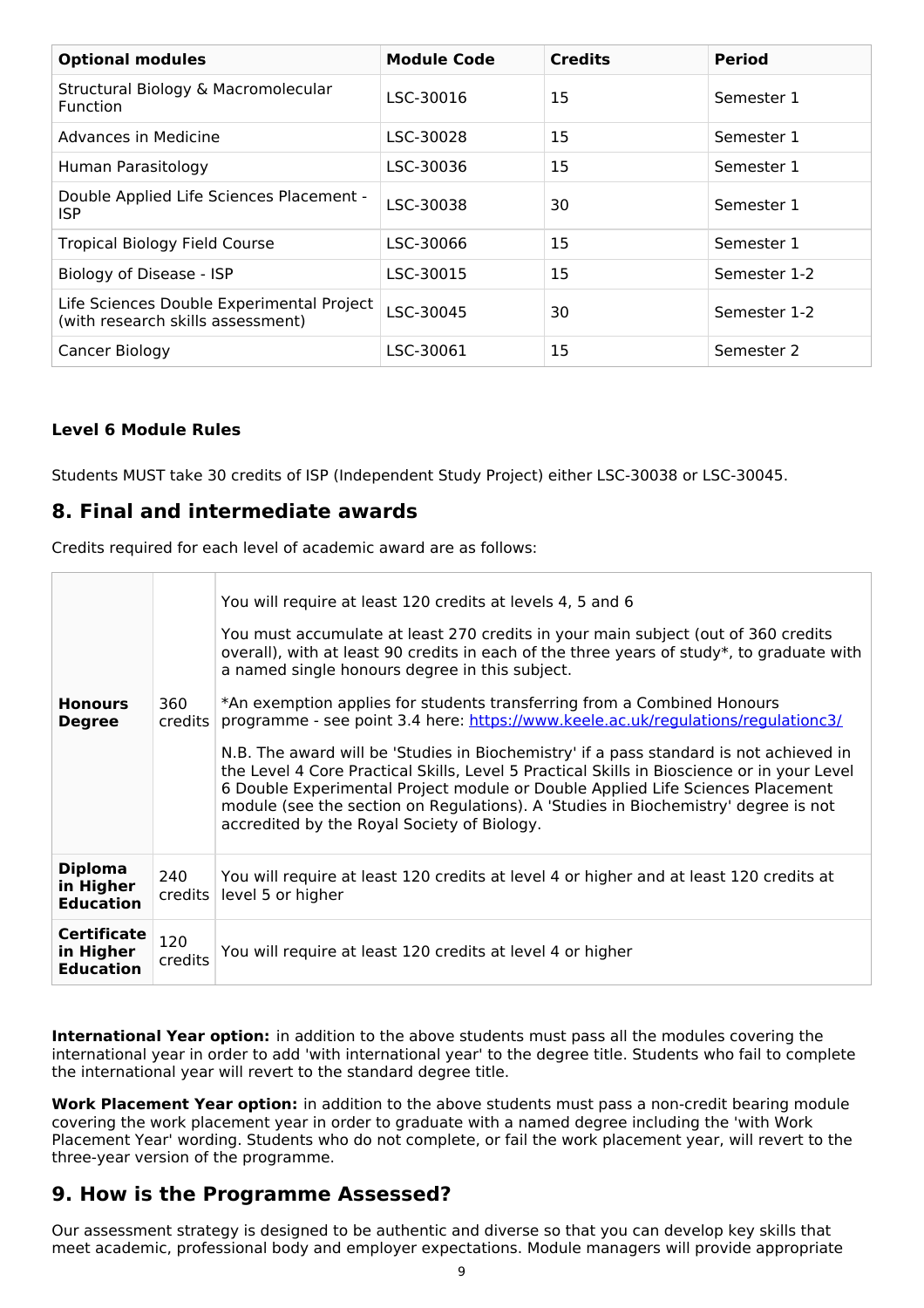guidance for each assessment and the marking criteria that will be used to assess your work.

Our assessment strategy will help you to develop and evidence your ability to:

**Provide evidence-based solutions to current scientific problems** . Most often this is assessed through a range of essays, portfolios and literature reviews.

**Present scientific findings.** Often these are lab reports or experimental projects that test your ability to pose scientific hypotheses, design experiments, understand methodologies, present findings, analyse data and situate your work in the current literature. Other assessments will also develop your skills in accessing, manipulating and presenting the outcomes of computational investigations, including in bioinformatics and the use of small molecule and macromolecular databases.

**Communicate effectively with a range of audiences.** These can include scientific posters, patient information leaflets, wikis, blogs or oral presentations, as well as more standard laboratory reports, proformas and literature reviews.

**Work professionally**. Your final year, independent research project will give you an opportunity to demonstrate a range of professional skills such as leadership, innovation, time keeping, communication and the ability to work safely and ethically.

**Work effectively in a team**. Most often this is assessed through group presentations but can also include competencies such as working together in the lab or other group assignments, such as the optimisation and product of commercial laboratory assay kit for metabolite quantification.

**Solve problems in a time-limited fashion**. Often in the work environment we are asked to solve problems in a relatively short amount of time. Our online tests and end-of-semester, online, open-book examinations will help you to evidence these skills.

Marks are awarded for summative assessments designed to assess your achievement of learning outcomes. You will also be assessed formatively to enable you to monitor your own progress and to assist staff in identifying and addressing any specific learning needs. Feedback, including guidance on how you can improve the quality of your work, is also provided on all summative assessments, which we aim to provide within three working weeks of submission. This is often phrased in terms of strengths, weaknesses and ways to improve to help you focus on key areas that can improve the quality of your work in the future.

# **10. Contact Time and Expected Workload**

This contact time measure is intended to provide you with an indication of the type of activity you are likely to undertake during this programme. The data is compiled based on module choices and learning patterns of students on similar programmes in previous years. Every effort is made to ensure this data is a realistic representation of what you are likely to experience, but changes to programmes, teaching methods and assessment methods mean this data is representative and not specific.

Undergraduate courses at Keele contain an element of module choice; therefore, individual students will experience a different mix of contact time and assessment types dependent upon their own individual choice of modules. The figures below are an example of activities that a student may expect on your chosen course by year stage of study. Contact time includes scheduled activities such as: lecture, seminar, tutorial, project supervision, demonstration, practical classes and labs, supervised time in labs/workshop, fieldwork and external visits. The figures are based on 1,200 hours of student effort each year for full-time students.

#### **Activity**

|                     | <b>Scheduled learning and teaching</b><br>activities | <b>Guided independent</b><br><b>Study</b> | <b>Placements</b> |
|---------------------|------------------------------------------------------|-------------------------------------------|-------------------|
| Year 1 (Level<br>4) | 18%                                                  | 82%                                       | 0%                |
| Year 2 (Level<br>5) | 23%                                                  | 77%                                       | 0%                |
| Year 3 (Level<br>6) | 11%                                                  | 66%                                       | 23%               |

# **11. Accreditation**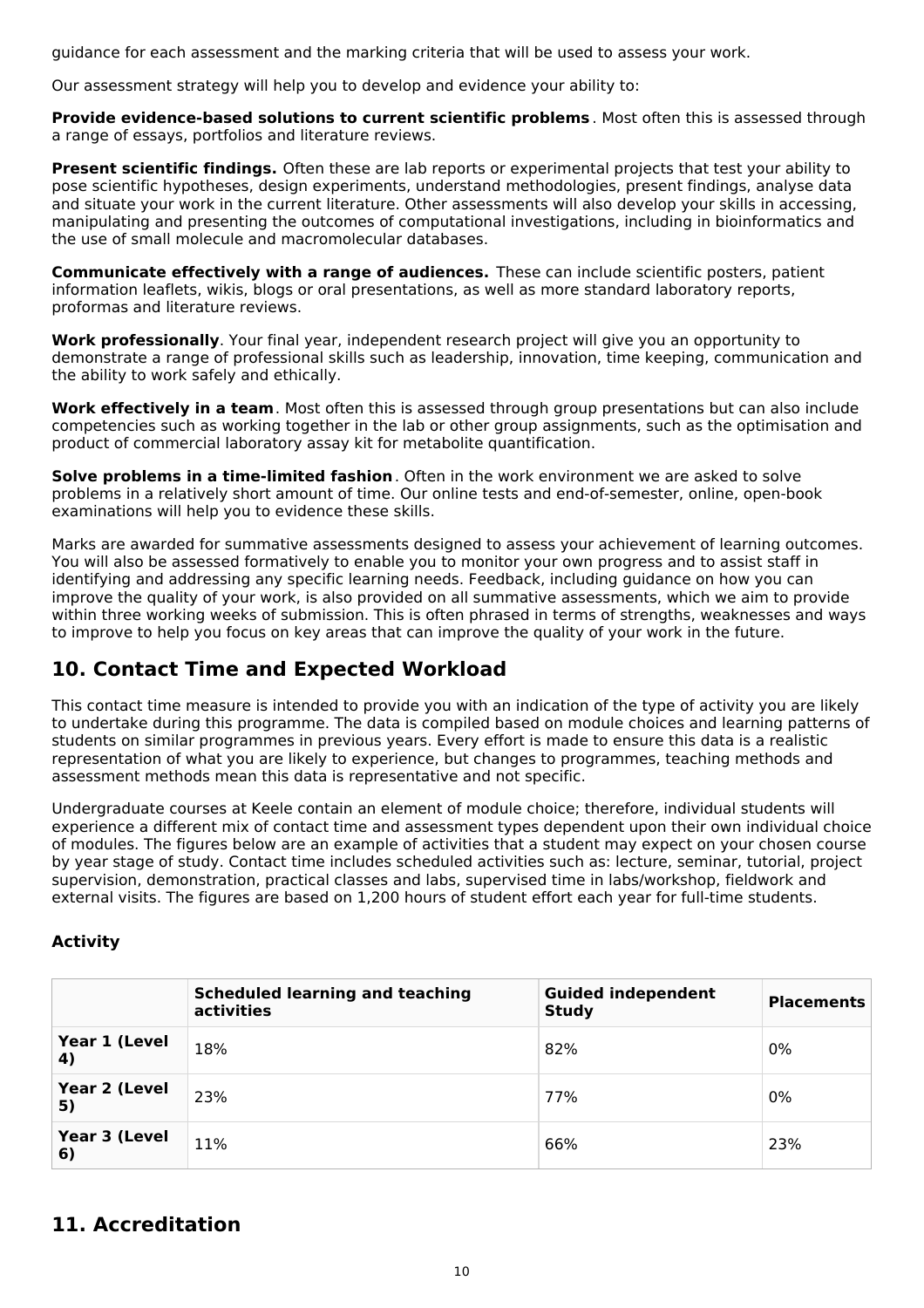The programme is accredited by the Royal Society of Biology.

Students should note that to be awarded Royal Society of Biology accreditation they must achieve a minimum standard of 40% in the Life Sciences Double Experimental Project with research skills assessment (or equivalent placement module). Students that condone this module may still be eligible for the award Studies in Biochemistry. Students are also required to obtain a pass mark for the Level 4 Core Practical Skills and Level 5 Practical Skills in Bioscience modules in order to remain on the accredited routes, else the award title will be Studies in Biochemistry.

# **12. University Regulations**

The University Regulations form the framework for learning, teaching and assessment and other aspects of the student experience. Further information about the University Regulations can be found at: <http://www.keele.ac.uk/student-agreement/>

If this programme has any exemptions, variations or additions to the University Regulations these will be detailed in an Annex at the end of this document titled 'Programme-specific regulations'.

# **13. Other Learning Opportunities**

We are committed to offering a rich and diverse student experience that goes far beyond your degree.

Most years, we are able to offer range of different opportunities to enrich your student experience. These can include:

**Study abroad**. You could apply to spend one semester at Level 5 studying in one of our international partner universities. This not only gives you valuable international experience, but can also allow you to study a complimentary subject - such as epidemiology or molecular biology - in greater detail, whilst remaining complementary to the your programme of study at Keele. The marks that you achieve whilst studying abroad will count to your overall attainment across Level 5.

**International year.** Is similar to study abroad, but here you choose to take an additional year in between Levels 5 and 6 studying in one of our international partner universities. More information can be found at: http://www.keele.ac.uk/studyabroad/partneruniversities/

**Industrial placements.** You could apply to a range of national and international employers for an industrial placement. These take place in between Level 5 and 6 and usually last 6-9 months. They provide excellent work experience and an opportunity to collect data for your Level 6 independent research student project.

**Secondments.** These are shorter industrial placements that usually take place over the summer in between Level 5 and 6 and usually last between 2-8 weeks. They can be based locally in one of our research labs here at Keele, nationally or internationally. For example, often some our students will travel to Malaysia to work with our partner Universiti Sains Malaysia.

**Tropical field trip.** You could apply for our School tropical field that takes place in Malaysia. These are often more conservational in nature, but again provide fantastic international experience and of course, will complement and broaden your programme of study in Biochemistry.

**Operation Wallacea**. This is a private company that supports a wide range of student projects with a particular focus on biodiversity and climate research. More information can be found at: https://www.opwall.com

Note: the opportunities described above are limited and dependent on external providers. We may not be able to offer them every year and there will be additional costs if you do successfully secure a place. We discuss all of these options in more detail across Level 4 and Level 5 so you can make an informed decision

### **Other opportunities**

There are a number of schemes available from e.g. the Wellcome Trust that provide bursaries for students to gain laboratory experience in the summer vacation between level 5 and 6. Staff in Life Sciences have hosted these bursaries in the past and students who are interested can approach staff, who will have to submit an application on the students' behalf to the funding bodies (usually in January or February). Staff may also be willing to host students in their laboratories during the summer vacation on a voluntary basis.

Other learning opportunities for Biochemistry students vary from year to year but include the opportunity to hear from, and talk to, a range of guest speakers and presenters including researchers from around the world. Some of these activities are timetabled as part of taught modules, others are organised separately as part of a school-wide seminar programme, but are widely advertised and undergraduate students are always welcome to attend.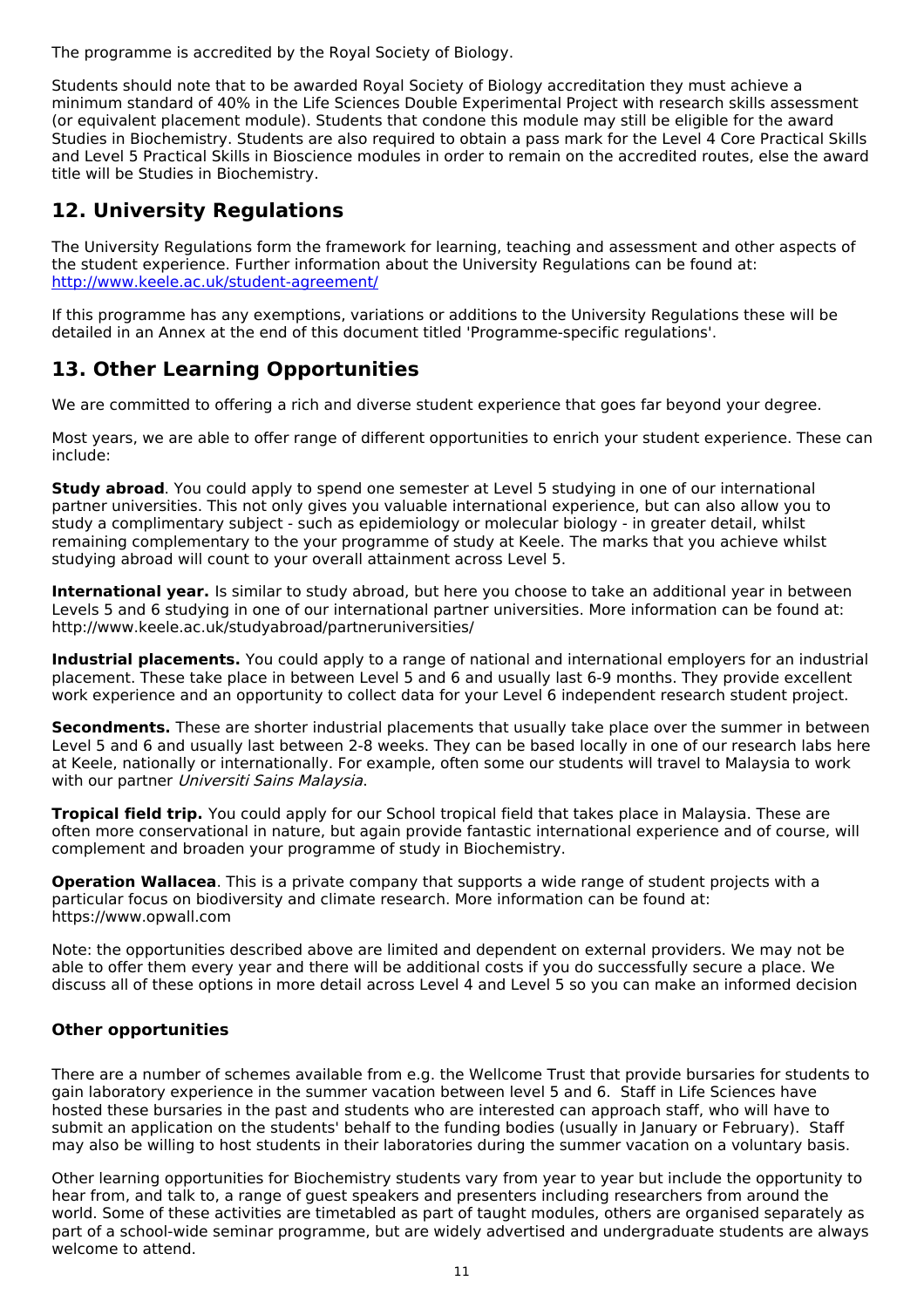# **14. Additional Costs**

| <b>Activity</b>                                                                                | <b>Estimated Cost</b> |
|------------------------------------------------------------------------------------------------|-----------------------|
| Field courses - compulsory                                                                     | £N/A                  |
| Field courses - optional                                                                       | £N/A                  |
| Equipment<br>Text books (mainly require in levels 4 and 5)<br>Calculator and writing materials | £250                  |
| Travel                                                                                         | £N/A                  |
| Other additional costs<br>Replacement lab coat if allocated one is lost                        | £12                   |
| <b>Total estimated additional costs</b>                                                        | £262                  |

These costs have been forecast by the University as accurately as possible but may be subject to change as a result of factors outside of our control (for example, increase in costs for external services). Forecast costs are reviewed on an annual basis to ensure they remain representative. Where additional costs are in direct control of the University we will ensure increases do not exceed 5%.

As to be expected there will be additional costs for inter-library loans and potential overdue library fines, print and graduation. We do not anticipate any further costs for this programme.

# **15. Annex - International Year**

#### **Biochemistry with International Year**

#### **International Year Programme**

At Level 5 you can apply to transfer onto our International Year pathway. If successful, you will have an additional year of study at one of our international partner Universities once you have completed Level 5 here at Keele.

Students who successfully complete both the second year (Level 5) and the International Year will be permitted to progress to Level 6. Students who fail to satisfy the examiners in respect of the International Year will normally revert to the standard programme and progress to Level 6 on that basis. The failure will be recorded on the student's final transcript.

Study at Level 4, Level 5 and Level 6 will be as per the main body of this document. The additional detail contained in this annex will pertain solely to students registered for the International Year option (BSc Biochemistry with International Year).

#### **International Year Programme Aims**

In addition to the programme aims for Biochemistry, we also aim to:

- 1. Enhance your personal development to give you an insight into the international dimension of Biochemistry
- 2. Give you an experience of a different culture, academically, professionally and socially

### **Entry Requirements for the International Year**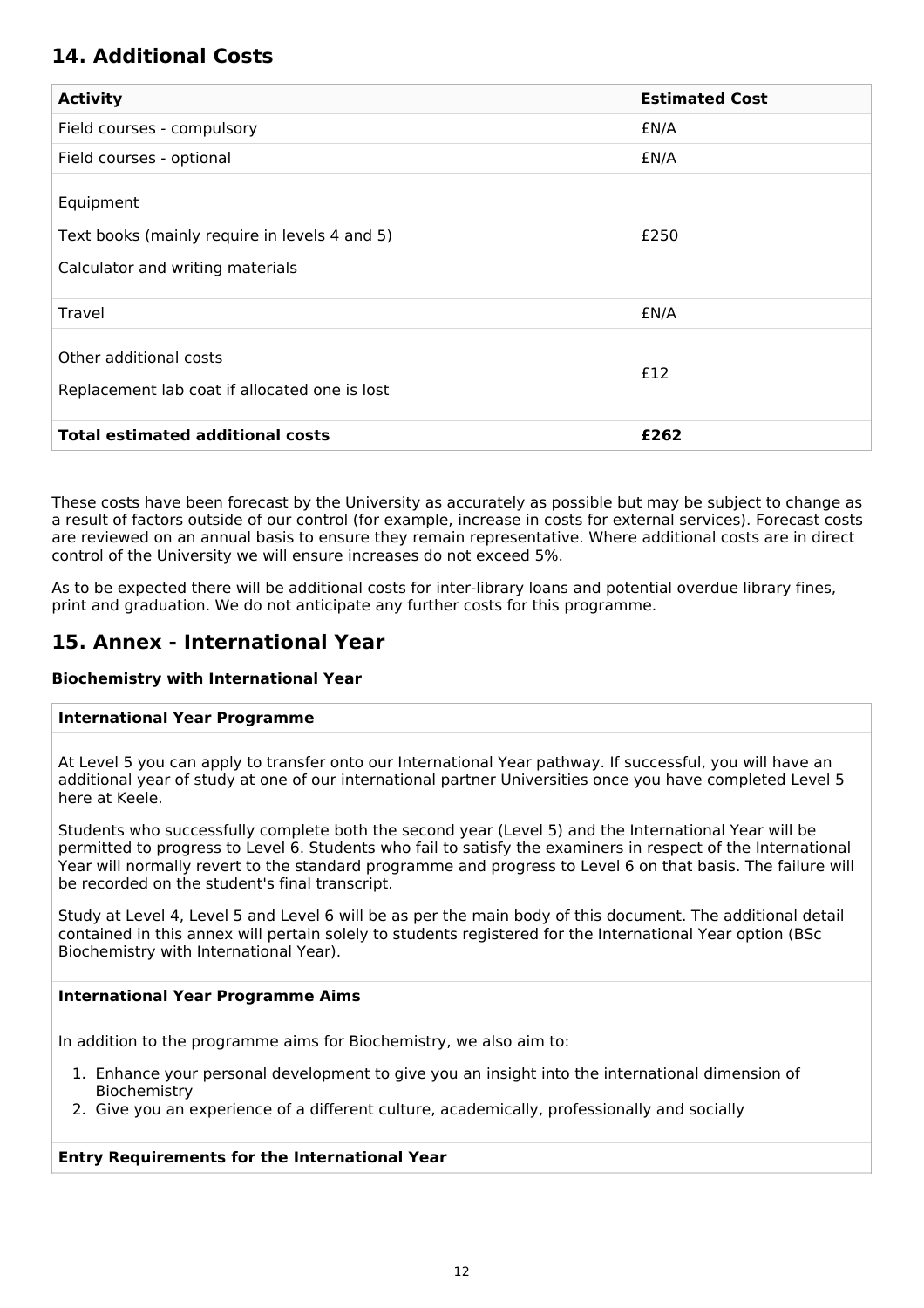Students may apply to the 4-year programme during Level 5. Admission to the International Year is subject to successful application, interview and references from appropriate staff.

The criteria to be applied are:

- Academic Performance (an average of 55% across all modules at Level 5 is required. Students with up to 15 credits of re-assessment who meet the 55% requirement may progress to the International Year. Where no Semester 1 marks have been awarded performance in 1st year marks and ongoing 2nd year assessments are taken into account)
- General Aptitude (to be demonstrated by application for study abroad, interview during the 2nd semester of year 2 (Level 5), and by recommendation of the student's personal tutor, 1st and 2nd year tutors and programme director)

Students may not register for both an International Year and a Placement Year

#### **Student Support**

We have a dedicated Study Abroad tutor within Life Sciences that will will stay in touch with you throughout your International Year, effectively acting as an additional Personal Tutor. There is also support available for Keele's Global Opportunities Team [\(https://www.keele.ac.uk/study/studyabroad/](https://www.keele.ac.uk/study/studyabroad/))

#### **Learning Outcomes**

In addition to the learning outcomes specified in the main text of the Biochemistry Programme Specification, students who complete a Keele undergraduate programme with International Year will be able to:

- 1. Describe, discuss and reflect upon the cultural and international differences and similarities of different learning environments
- 2. Discuss the benefits and challenges of global citizenship and internationalisation
- 3. Explain how their perspective on their academic discipline has been influenced by locating it within an international setting.
- 4. Use independent research skills to identify relevant information resources on a range of subjects related, or complementary, to Biochemistry.
- 5. Demonstrate the use of critical thinking skills, augmented by creativity and curiosity, in discussing the application of their International Year studies to Biochemistry.

These learning outcomes will all be assessed by the submission of a satisfactory individual learning agreement, the successful completion of assessments at the partner institution and the submission of the reflective portfolio element of the international year module.

#### **Regulations**

Students registered for the International Year are subject to the programme-specific regulations (if any) and the University regulations. In addition, during the International Year, the following regulations will apply:

Students undertaking the International Year must complete 120 credits, which must comprise at least 40% in the student's discipline area.

This may impact on your choice of modules to study, for example you will have to choose certain modules to ensure you have the discipline specific credits required.

Students are barred from studying any module with significant overlap to the Level 6 modules they will study on their return. Significant overlap with Level 5 modules previously studied should also be avoided.

#### **Additional costs for the International Year**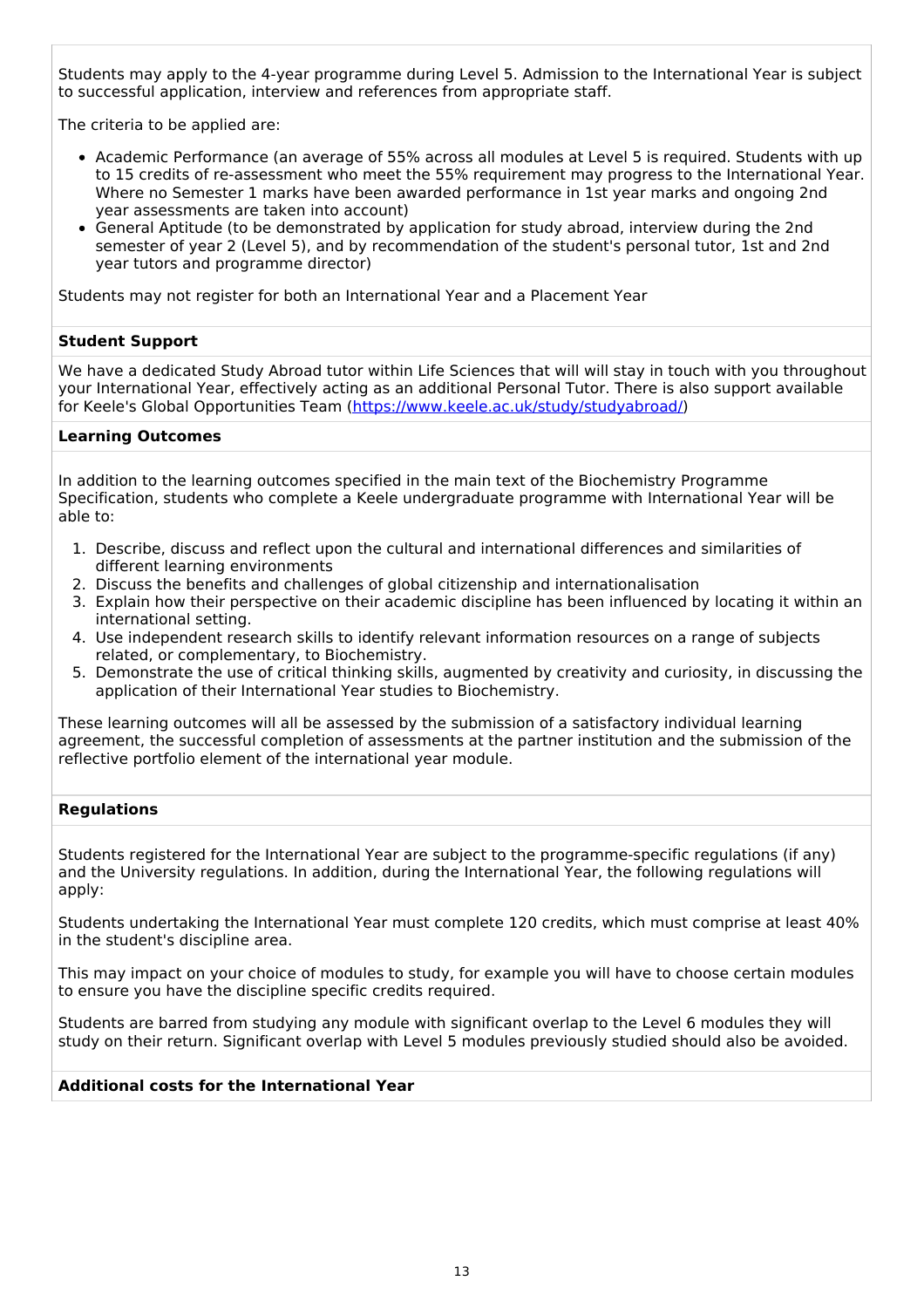Tuition fees for students on the International Year will be charged at 15% of the annual tuition fees for that year of study, as set out in Section 1. The International Year can be included in your Student Finance allocation, to find out more about your personal eligibility see: [www.gov.uk](http://www.gov.uk/)

Students will have to bear the costs of travelling to and from their destination university, accommodation, food and personal costs. Depending on the destination they are studying at additional costs may include visas, study permits, residence permits, and compulsory health checks. Students should expect the total costs of studying abroad be greater than if they study in the UK, information is made available from the Global Education Team throughout the process, as costs will vary depending on destination.

Students who meet external eligibility criteria may be eligible for grants as part of this programme. Students studying outside of this programme may be eligible income dependent bursaries at Keele.

Students travel on a comprehensive Keele University insurance plan, for which there are currently no additional charges. Some Governments and/or universities require additional compulsory health coverage plans; costs for this will be advised during the application process.

# **16. Annex - Work Placement Year**

#### **Biochemistry with Work Placement Year**

#### **Work Placement Year summary**

Students registered for this programme may either be admitted for or apply to transfer during their studies to the 'with Work Placement Year' option (NB: for Combined Honours students the rules relating to the work placement year in the subject where the placement is organised are to be followed). Students accepted onto this programme will have an extra year of study (the Work Placement Year) with a relevant placement provider after they have completed Year 2 (Level 5) at Keele.

Students who successfully complete both the second year (Level 5) and the Work Placement Year will be permitted to progress to Level 6. Students who fail to satisfactorily complete the Work Placement Year will normally revert to the 3-year programme and progress to Level 6 on that basis. The failure will be recorded on the student's final transcript.

Study at Level 4, Level 5 and Level 6 will be as per the main body of this document. The additional detail contained in this annex will pertain solely to students registered for the Work Placement Year option.

#### **Work Placement Year Programme Aims**

In addition to the programme aims for Biochemistry, we also aim to:

Provide experience of working in a subject-related laboratory or work place within an industrial, academic or public institution either in the UK or abroad.

#### **Entry Requirements for the Work Placement Year**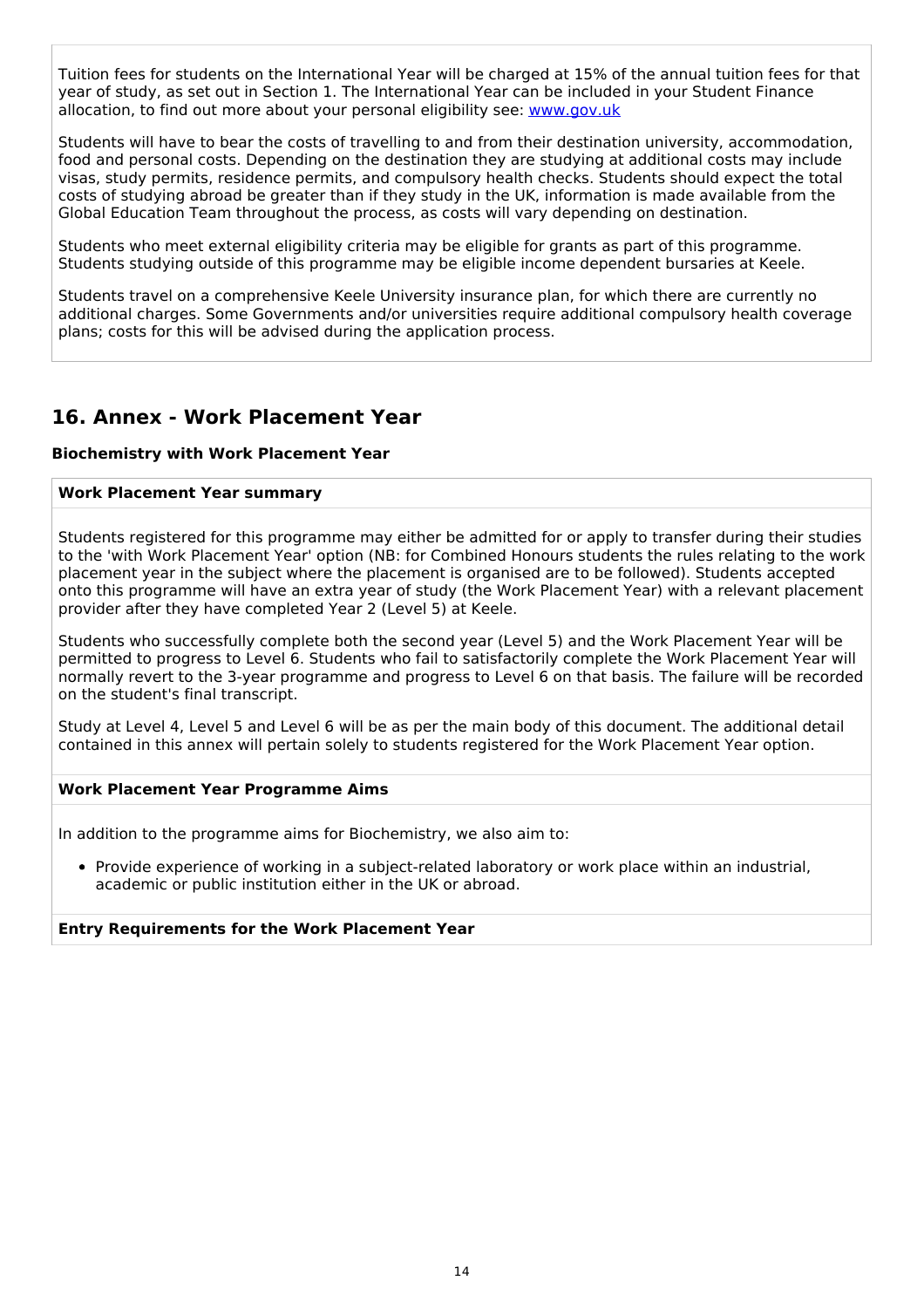Admission to the Work Placement Year is subject to successful application, interview and references from appropriate staff. Students have the opportunity to apply directly for the 4-year 'with work placement year' degree programme, or to transfer onto the 4-year programme at the end of Year-1 and in Year-2 at the end of Semester 1. Students who are initially registered for the 4-year degree programme may transfer onto the 3-year degree programme at any point in time, prior to undertaking the year-long work placement. Students who fail to pass the work placement year, and those who fail to meet the minimum requirements of the work placement year module (minimum 30 weeks full time (1,050 hours), or equivalent, work placement), will be automatically transferred onto the 3- year degree programme.

The criteria to be applied are:

- A good University attendance record and be in 'good academic standing'.
- Passed all Year-1 and Year-2 Semester 1 modules with an overall module average of  $> 60\%$
- General Aptitude (to be demonstrated by application(s) to relevant placement providers with prior agreement from the Programme Lead, interview during the 2nd semester of year 2 (Level 5), and by recommendation of the student's personal tutor, 1st and 2nd year tutors and Programme Lead)
- Students undertaking work placements will be expected to complete a Health and Safety checklist prior to commencing their work experience and will be required to satisfy the Health and Safety regulations of the company or organisation at which they are based.
- (International students only) Due to visa requirements, it is not possible for international students who require a Tier 4 Visa to apply for direct entry onto the 4-year with Work Placement Year degree programme. Students wishing to transfer onto this programme should discuss this with student support, the academic tutor for the work placement year, and the Programme Lead. Students should be aware that there are visa implications for this transfer, and it is the student's responsibility to complete any and all necessary processes to be eligible for this programme. There may be additional costs, including applying for a new Visa from outside of the UK for international students associated with a transfer to the work placement programme.

Students may not register for both an International Year and a Work Placement Year.

#### **Student Support**

We have a dedicated Industrial Placement tutor within Life Sciences that can act as a point of contact for you before, during or after your placement year. You will also be assigned a Placement Supervisor. This will be an academic member of the School who will maintain regular contact with you throughout your placement and will become your project supervisor at Level 6. The School Director of Education will also act as an important contact throughout the process, that you can contact them in strict confidence at any point during your placement if you have any concerns about your placement provider or overall experience.

#### **Learning Outcomes**

In addition to the learning outcomes specified in the main text of the Biochemistry Programme Specification, students who complete the 'with Work Placement Year' option will be able to:

1. Demonstrate an ability to successfully work within their placement institution and to learn practical skills and develop their science base within the scope of their work project.

These learning outcomes will be assessed through the 30-credit bearing Work Placement Year module (LSC-30038).

#### **Regulations**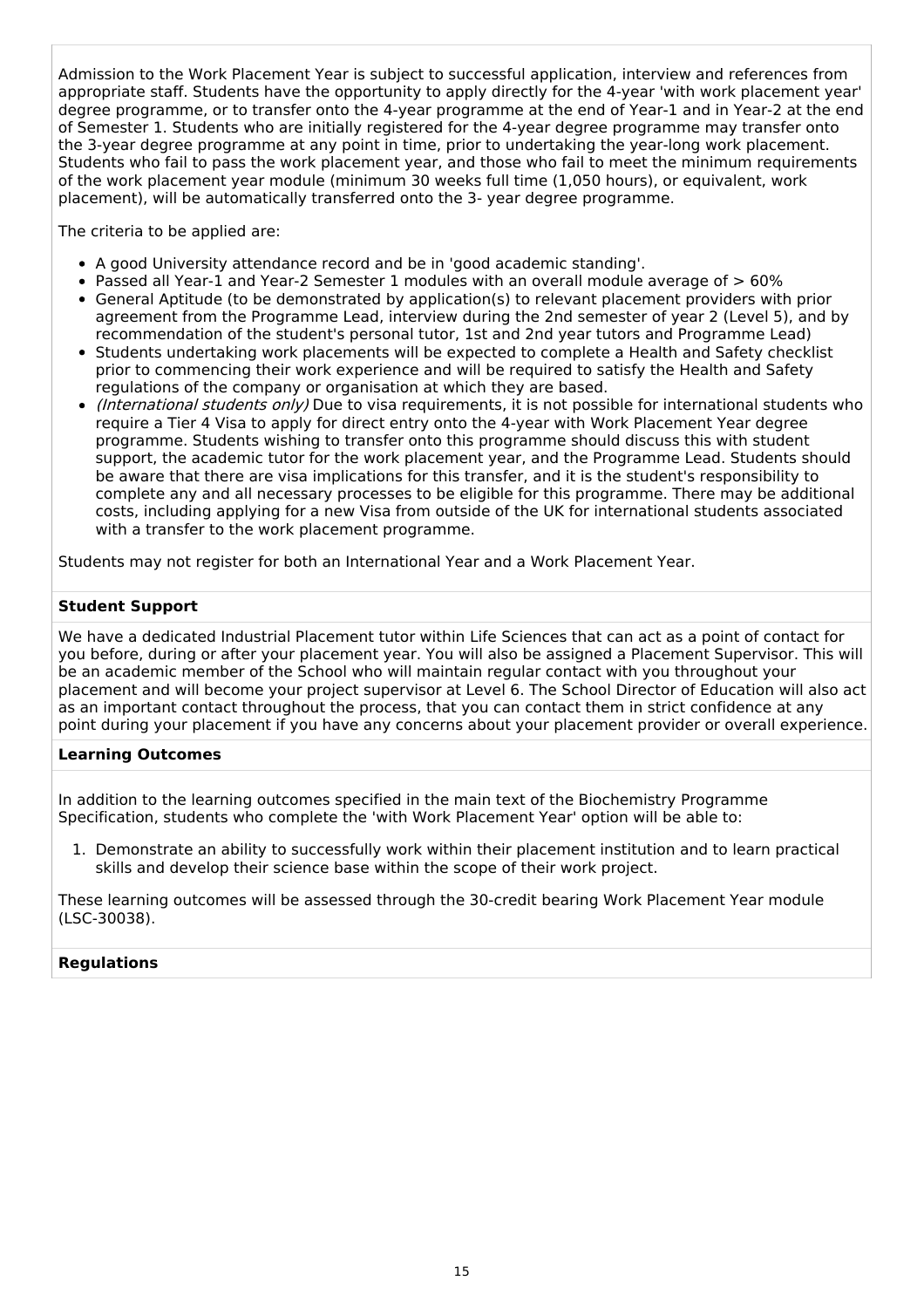Students registered for the 'with Work Placement Year' option are subject to programme-specific regulations (if any) and the University regulations. In addition, during the Work Placement Year, the following regulations will apply:

- Students undertaking the Work Placement Year must successfully complete the 30-credit rated 'Double Applied Life Sciences Placement module (LSC-30038)
- In order to ensure a high quality placement experience, each placement agency will sign up to a placement contract (analogous to a service level agreement).
- Once a student has been accepted by a placement organisation, the student will make a preplacement visit and a member of staff identified within the placement contract will be assigned as the placement supervisor. The placement supervisor will be responsible for ensuring that the placement experience meets the agreed contract agreed with the University.
- The placement student will also sign up an agreement outlining his/her responsibilities in relation to the requirements of each organisation.

Students will be expected to behave professionally in terms of:

(i) conforming to the work practices of the organisation; and

(ii) remembering that they are representatives of the University and their actions will reflect on the School and have an impact on that organisation's willingness (or otherwise) to remain engaged with the placement.

#### **Additional costs for the Work Placement Year**

Tuition fees for students on the Work Placement Year will be charged at 20% of the annual tuition fees for that year of study, as set out in Section 1. The Work Placement Year can be included in your Student Finance allocation; to find out more about your personal eligibility see: [www.gov.uk](http://www.gov.uk/)

Students will have to bear the costs of travelling to and from their placement provider, accommodation, food and personal costs. Depending on the placement provider additional costs may include parking permits, travel and transport, suitable clothing, DBS checks, and compulsory health checks.

A small stipend may be available to students from the placement provider during the placement but this will need to be explored on a placement-by-placement basis as some organisations, such as charities, may not have any extra money available. Students should budget with the assumption that their placement will be unpaid.

Eligibility for student finance will depend on the type of placement and whether it is paid or not. If it is paid, this is likely to affect student finance eligibility, however if it is voluntary and therefore unpaid, should not affect student finance eligibility. Students are required to confirm eligibility with their student finance provider.

International students who require a Tier 4 visa should check with the Immigration Compliance team prior to commencing any type of paid placement to ensure that they are not contravening their visa requirements.

# **17. Annex - Programme-specific regulations**

### **Programme Regulations: Biochemistry**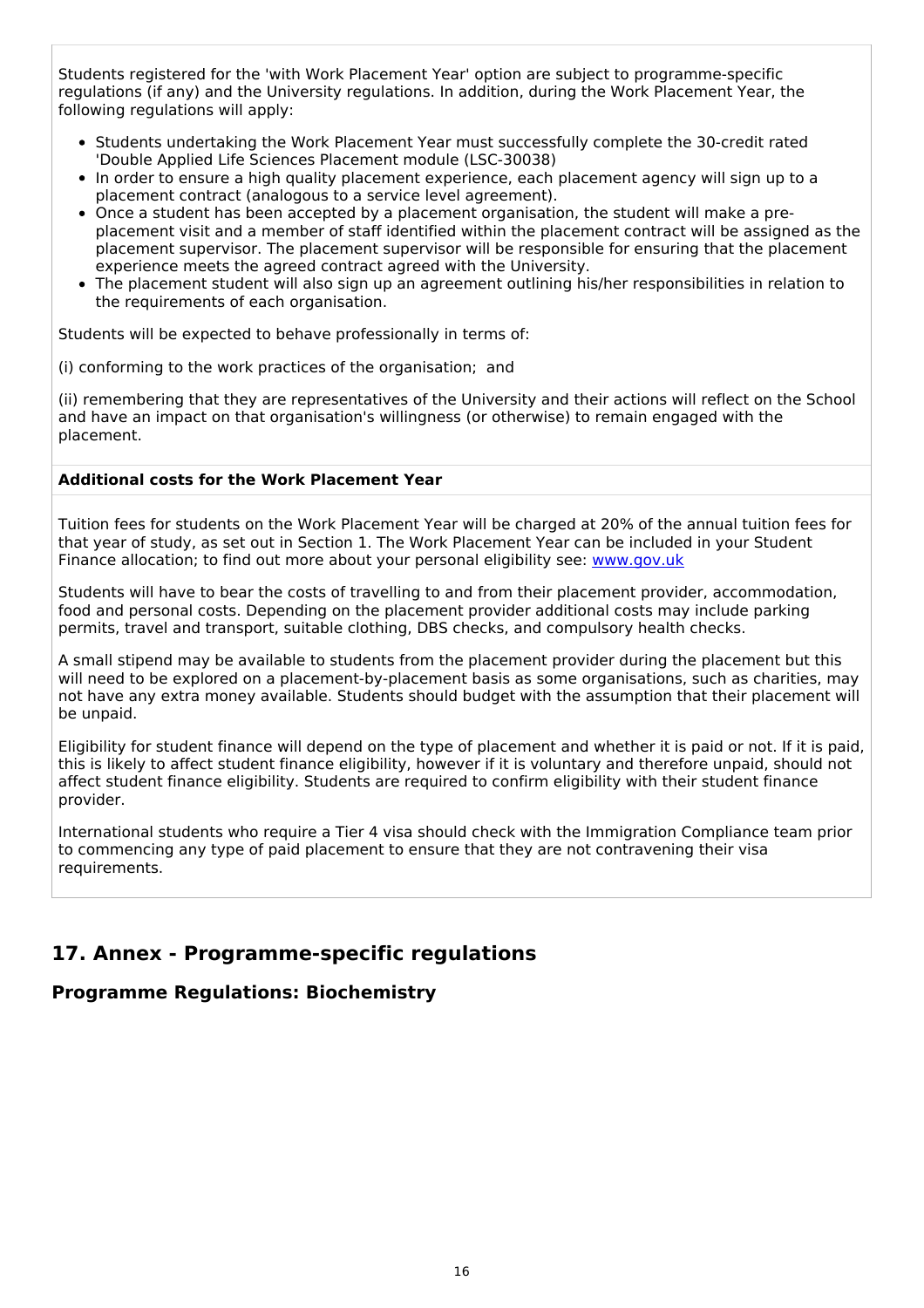| <b>Final Award and Award Titles</b> | BSc (Hons) Biochemistry<br>BSc (Hons) Biochemistry with International Year<br>BSc (Hons) Biochemistry with Work Placement Year<br>BSc (Hons) Studies in Biochemistry<br>BSc (Hons) Studies in Biochemistry with International Year<br>BSc (Hons) Studies in Biochemistry with Work Placement Year |  |
|-------------------------------------|---------------------------------------------------------------------------------------------------------------------------------------------------------------------------------------------------------------------------------------------------------------------------------------------------|--|
| <b>Intermediate Award(s)</b>        | Diploma in Higher Education<br>Certificate in Higher Education                                                                                                                                                                                                                                    |  |
| <b>Last modified</b>                | September 2021                                                                                                                                                                                                                                                                                    |  |
| <b>Programme Specification</b>      | https://www.keele.ac.uk/ga/programmespecifications                                                                                                                                                                                                                                                |  |

The University's Academic Regulations which can be found on the Keele University website [\(https://www.keele.ac.uk/regulations/](https://www.keele.ac.uk/regulations/)[\)\[1\]](https://scims-api.keele.ac.uk/#_ftn1) apply to and regulate the programme, other than in instances where the specific programme regulations listed below over-ride them. These programme regulations list:

- **Exemptions which are characterised by the omission of the relevant regulation.**
- Variations which are characterised by the replacement of part of the regulation with alternative wording.
- Additional Requirements which set out what additional rules that apply to students in relation to this programme.

The following **exemptions, variations** and **additional requirements** to the University regulations have been checked by Academic Services and have been approved by the Faculty Education Committee.

#### **A) EXEMPTIONS**

The clause(s) listed below describe where an exemption from the University's Academic Regulations exists:

For the whole duration of their studies, students on this Programme are exempt from the following regulations:

#### **No exemptions apply.**

#### **B) VARIATIONS**

The clause(s) listed below describe where a variation from the University's Academic Regulations exists:

#### **Variation 1: No variations apply**

#### **Additional Requirements**

The programme requirements listed below are in addition to the University's Academic Regulations:

#### **Additional requirement 1: Laboratory, lecture and tutorial classes**

1.1 Wearing a laboratory coat is compulsory in all classes held in laboratories. Students will not be allowed to attend the laboratory class without a laboratory coat.

1.2 Students must wear appropriate clothing in the laboratories, including sensible footwear. Closed shoes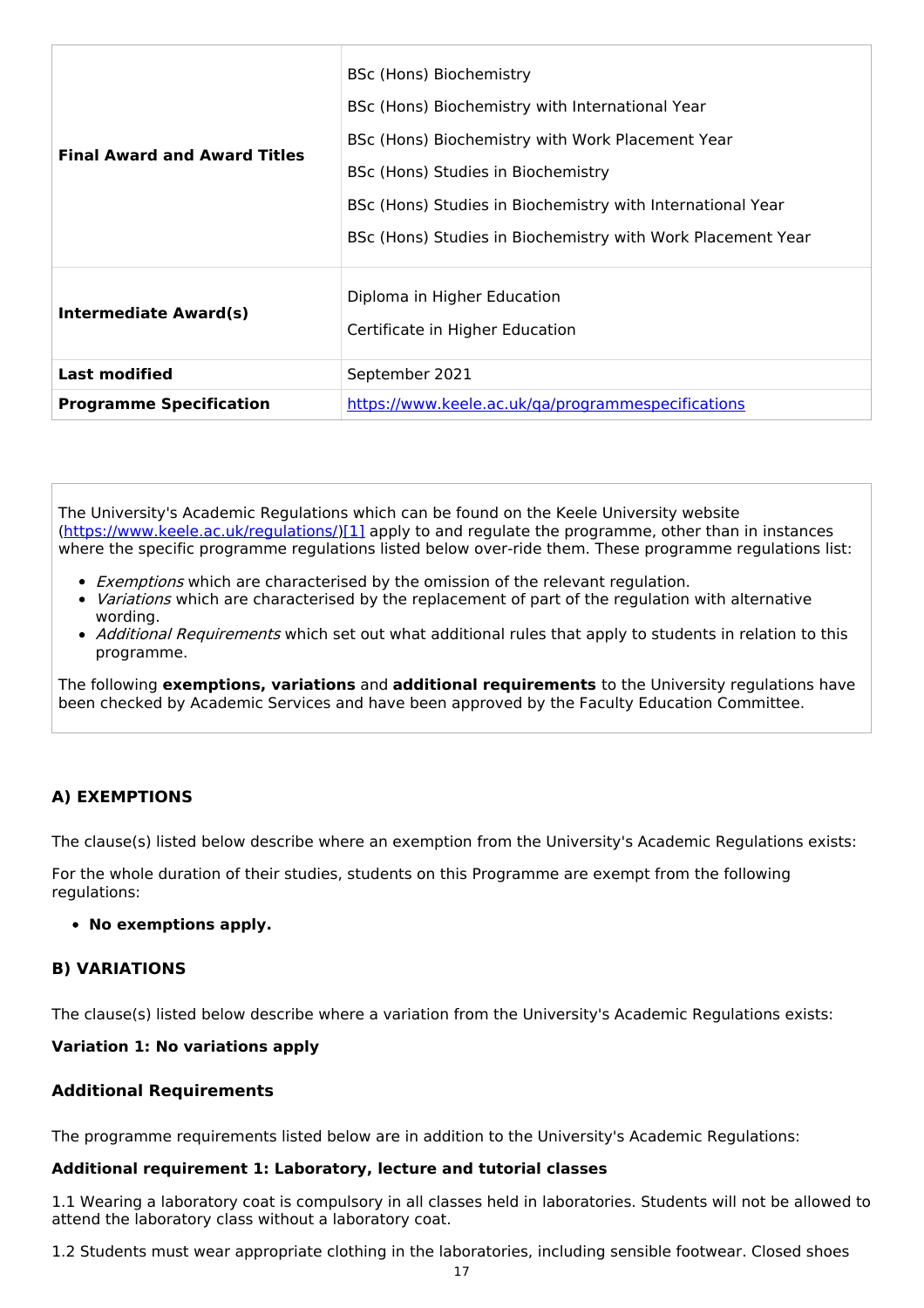and low heels should be worn. This is to avoid tripping and to protect the feet in the case of spillages. Long hair must be tied back. Students who are inappropriately dressed may, at the discretion of the member of staff in charge, be excluded from the class and recorded as being absent without good cause.

1.3 Students who arrive late to laboratory classes may, at the discretion of the member of staff in charge, be excluded from the class and recorded as being absent without good cause.

1.4 Students who display serious misconduct in any class may, at the discretion of the member of staff in charge, be excluded from the class and recorded as being absent without good cause. Serious misconduct involves wilful damage to property, injury or threat to persons, or persistent disruption of teaching.

1.5 The unauthorised use of mobile phones or headphones is not permitted in any class.

1.6 Students are not permitted to record, video or photograph taught sessions or meetings with staff, except with the permission in advance of the staff concerned. Permission will be given where this is part of an approved disability adjustment. Any permission to record, video or photograph is for personal use only and all recordings, videos or photographs remain the property of the presenter and Keele University.

1.7 Students are required to read and follow the procedures in the School of Life Sciences Safety Handbook, which is available from the Life Science Noticeboard on the KLE.

#### **Additional requirement 2: Royal Society of Biology Accreditation**

4.1 Students must achieve a pass standard in the Life Sciences Double Experimental Project with research skills assessment (or, subject to agreement, Double Applied Life Sciences Placement) to attain an accredited degree. Students must also achieve a pass mark in both of the zero-credit, lab-based modules at levels 4 and 5. For students who do not fulfil the conditions of this regulation, the degree award will be 'Studies in Biochemistry' and the degree will not be accredited by the Royal Society of Biology.

#### **Additional requirement 3: Work Placements, Exchange Periods and Study Abroad**

5.1 A student who has completed a semester abroad will not normally be eligible to transfer onto the International Year option.

[\[1\]](https://scims-api.keele.ac.uk/#_ftnref1) References to University Regulations in this document apply to the content of the University's Regulatory Framework as set out on the University website here <https://www.keele.ac.uk/regulations/>.

# **Version History**

### **This document**

 $\mathcal{L}=\mathcal{L}$ 

**Date Approved:** 01 February 2022

### **Previous documents**